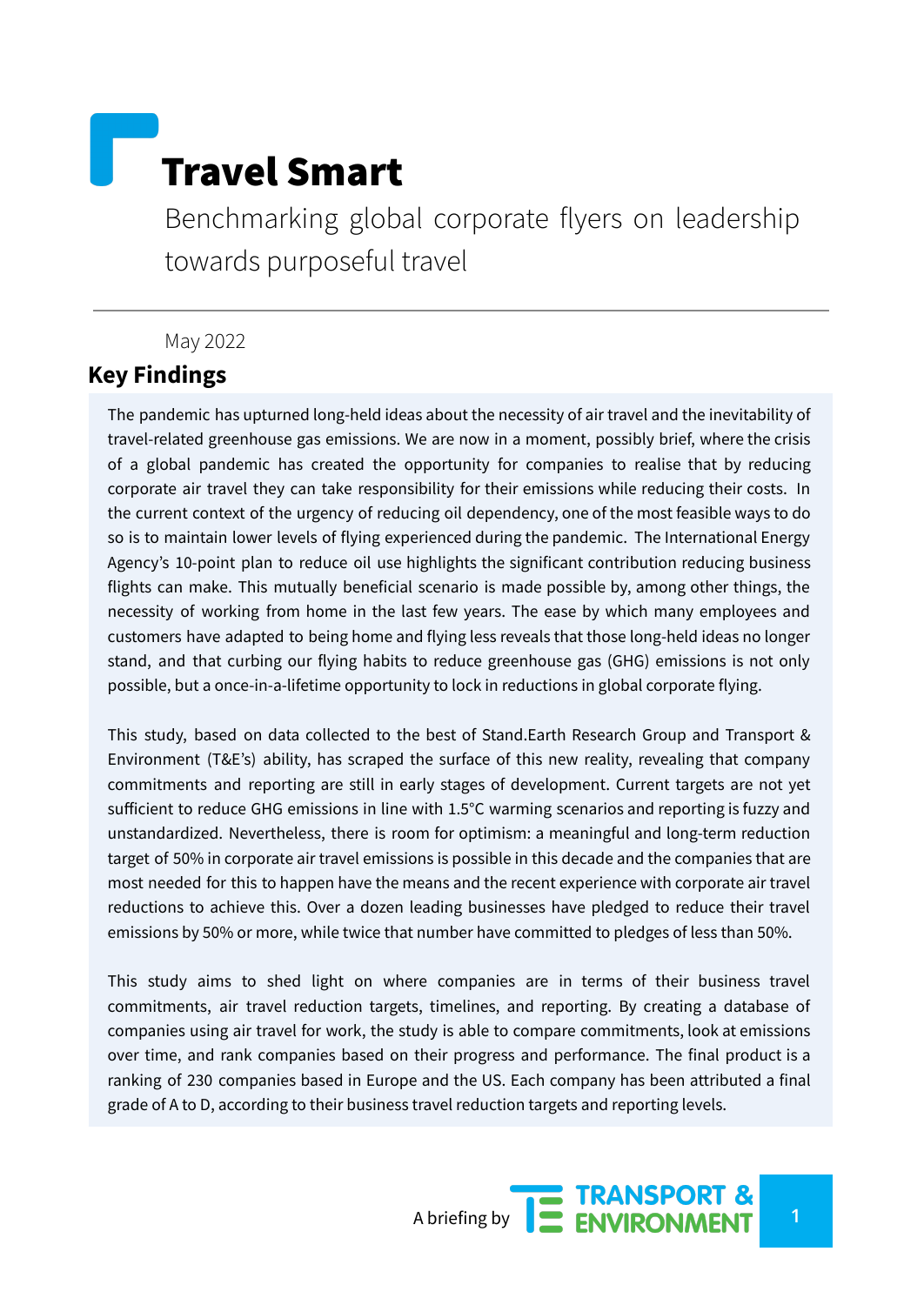The ranking allows us to clearly identify the specific, immediate opportunities for companies to innovate their policies and enhance their performance.

- 1. The majority of companies that are currently reporting business or air travel emissions, have only broad emissions reduction commitments. This provides an opportunity for these companies to further improve their climate commitments, by refining them to include ambitious air travel reduction commitments and timelines, in line with the reductions they experienced in 2020. They can also ensure they consistently report air travel emissions using the most accurate method possible.
- 2. On the one hand, a number of companies have emission reduction commitments that include business travel reduction commitments, while reporting on their business travel. For these companies, reporting out their air travel separately would enhance transparency. This should not be an additional burden, because most companies will already be calculating emissions from each mode of transport to arrive at the total for business travel. On the other hand, a number of companies who are reporting their air travel emissions, have only broad commitments with no specific business travel or air travel reduction targets. As they are already tracking air travel, this provides an opportunity to define specific air travel targets.
- 3. For major emitters who are also laggards (companies with a D score) with the technology sector having the biggest share (including companies like Microsoft, IBM and Google) - a number of these companies do not make the leadership circle in the ranking because they predominantly lack business travel commitments and reduction targets, even while disclosing their emissions. Others lack the transparency in reporting required for them to take a leading role. While they must do more to achieve the same results than a much smaller company, they can also marshall far more resources to make the shift happen. Here there is still an early mover opportunity for leadership that can have a big impact.
- 4. Companies which have intensity targets, should adopt absolute reduction targets. Intensity targets (in  $tCO<sub>2</sub>/employee$ ) are not as meaningful as absolute reductions, and cannot be treated as equal. Companies who commit to intensity targets may still grow their workforce and their absolute emissions and thus worsen their climate impact.
- 5. Transparency in reporting, and specifically reporting on corporate air travel, must be improved with more standardisation and rigour. This is needed to enhance the state of knowledge in order to meaningfully assess air travel emissions and monitor success. Governments can provide support by mandating disclosure of corporate travel emissions. They can also ensure that corporate climate commitments address emissions from corporate travel.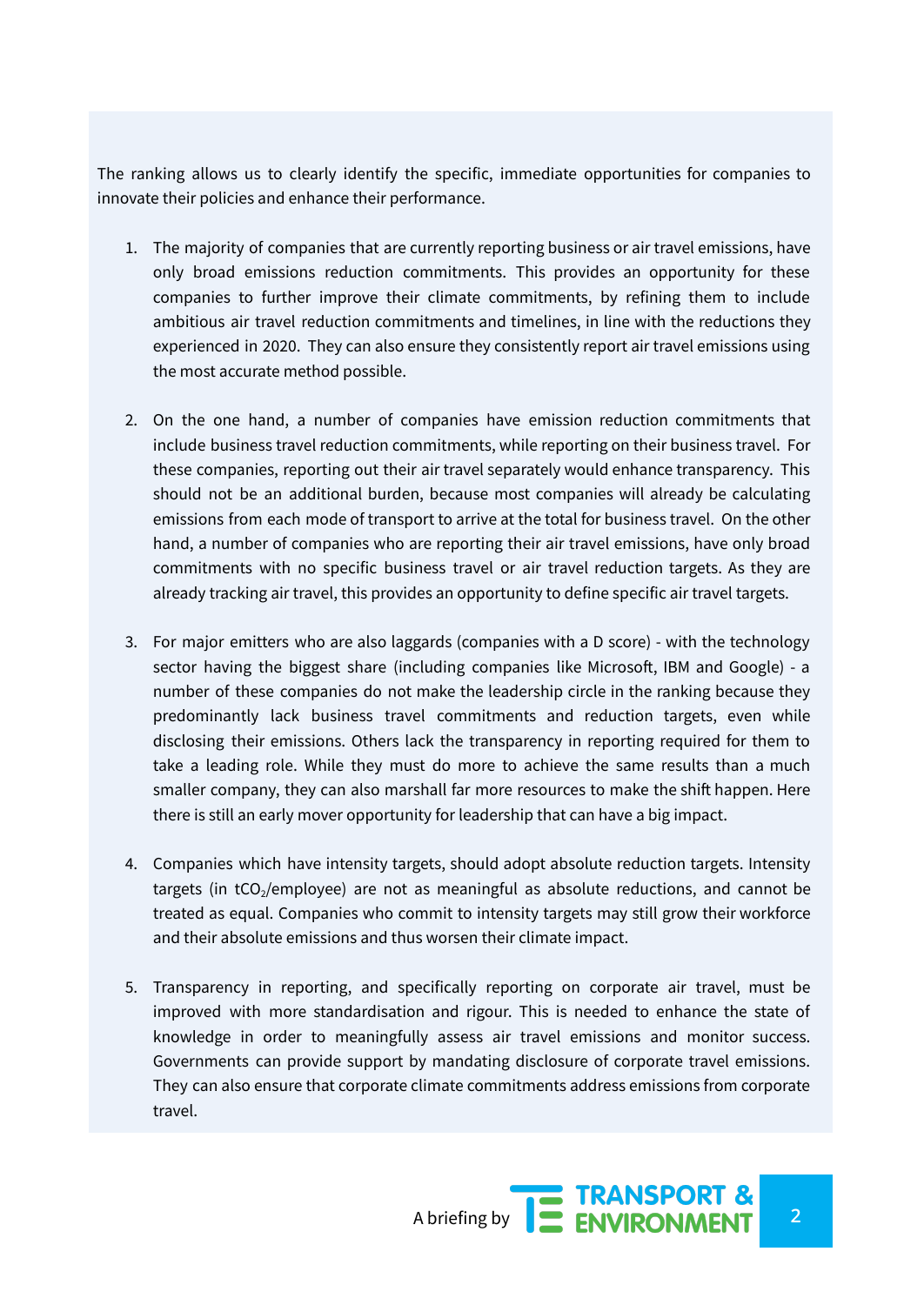| 1. Introduction                                                       | 5  |
|-----------------------------------------------------------------------|----|
| 2. Questions & Answers: Methodology                                   | 6  |
| 3. Data collection and company selection methodology                  | 10 |
| 3.1. Stage 1: Establishing the list of companies                      | 10 |
| 3.2. Stage 2: Researching corporate emissions commitments             | 10 |
| 3.3. Stage 3: Determining air travel emissions                        | 11 |
| 3.3.1. Estimating air travel emissions from business travel emissions | 11 |
| 3.3.2. Estimating air travel emissions from Scope 3 emissions         | 15 |
| 3.4. Data gaps and solutions                                          | 15 |
| 3.5. Sector and geographic breakdown                                  | 16 |
| 4. Establishment of a company ranking                                 | 18 |
| 4.1. Ranking indicators                                               | 18 |
| 5. Results                                                            | 20 |
| 5.1. Commitment and reporting analysis                                | 20 |
| 5.2. Ranking                                                          | 21 |

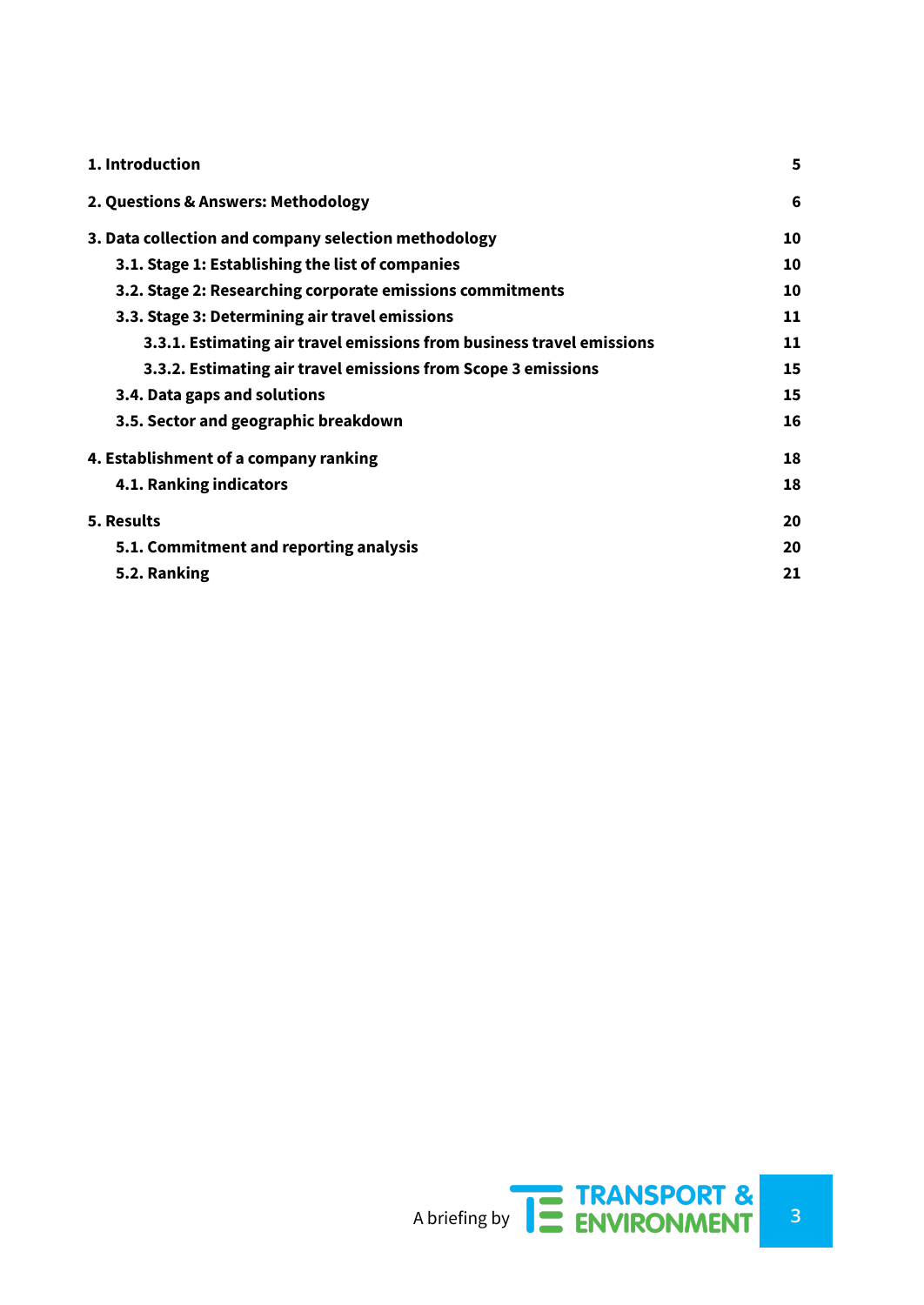# <span id="page-3-0"></span>1. Introduction

Global air travel accounts for an estimated 2% of global carbon emissions and is predicted to account for 12-27% of emissions by 2050 $^1$ . At over 900 [million](https://eur02.safelinks.protection.outlook.com/?url=https%3A%2F%2Ftheicct.org%2Fpublications%2Fco2-emissions-commercial-aviation-2018&data=04%7C01%7Ckbond%40carbontracker.org%7C96a8e08d6a9c4abe7c6f08d8f9b49e52%7C83fb6e27d59f4764af9da71326706a34%7C0%7C0%7C637533902170067032%7CUnknown%7CTWFpbGZsb3d8eyJWIjoiMC4wLjAwMDAiLCJQIjoiV2luMzIiLCJBTiI6Ik1haWwiLCJXVCI6Mn0%3D%7C1000&sdata=cc4IqVN7xaKMBIMCvsR1htlLTC0nMxsg%2FYKKX8zw7uQ%3D&reserved=0) tonnes of CO $_2$  in 2018, aviation would rank 6th when compared to the highest emitting countries<sup>2</sup>. And this does not take into account the non-CO<sub>2</sub> effects of aviation. According to the European Union Aviation Safety Agency (EASA), the total climate heating impact of aviation is up to three times that of its  $CO<sub>2</sub>$  alone, due to the other (non-CO<sub>2</sub>) gases released at high altitude<sup>3</sup>.

Business travel is a huge part of aviation's climate problem. It accounts for about 15 - 20% of global air travel, or about 154 million Mt CO<sub>2</sub> in 2019<sup>4</sup>. Despite making up a minority of of passenger numbers, business travel typically accounts for between 60% and 70% of airline revenues<sup>5</sup>. 'Super flyers' or 'frequent flyers' are responsible for a large portion of business air travel<sup>6</sup>, making the sector a target for emissions reduction efforts.

Until 2020, emissions from commercial flights were increasing faster than originally predicted<sup>7</sup>. However, the world has been rocked by the global COVID-19 pandemic, and air travel declined in ways that were previously seen as impossible. Business travel spending declined by 52% in 2020, from 1.4 trillion USD in 2019 to 694 billion USD in 2020<sup>8</sup>. The International Air Transport Association (IATA) reported that commercial aviation accounted for 905 million metric tons of CO<sub>2</sub> in 2019, but a year later, that number dropped to 495 million $^{\circ}$ .

Now, as companies and economies recover and adapt, the pandemic-induced decline can be used as a wake-up call to build back better, make robust emissions reductions targets, and change travel

- $2$  The ICCT, CO2 emissions from commercial aviation, September 2019,
- <https://theicct.org/publication/co2-emissions-from-commercial-aviation-2018/>
- <sup>3</sup> European Union Aviation Safety Agency (EASA), 2020,

 $6$ Transport & Environment, 1% super emitters responsible for over 50% of aviation emissions, 2020 <https://www.transportenvironment.org/discover/1-super-emitters-responsible-over-50-aviation-emissions/>

 $7$  IPCC, Aviation and the Global Atmosphere Report, 1999,

<https://www.iata.org/en/iata-repository/pressroom/fact-sheets/industry-statistics/>



<sup>&</sup>lt;sup>1</sup> McCain, M et al., World Resources Institute, Business Travel GHG Emissions Analysis, September 2021, [https://files.wri.org/d8/s3fs-public/2021-09/business-travel-ghg-emissions-analysis.pdf?VersionId=04XNWfiQ8](https://files.wri.org/d8/s3fs-public/2021-09/business-travel-ghg-emissions-analysis.pdf?VersionId=04XNWfiQ8Yhfjl3NkACq0PH) [Yhfjl3NkACq0PH](https://files.wri.org/d8/s3fs-public/2021-09/business-travel-ghg-emissions-analysis.pdf?VersionId=04XNWfiQ8Yhfjl3NkACq0PH) VrBS\_bmjC

[https://www.easa.europa.eu/document-library/research-reports/report-commission-european-parliament-an](https://www.easa.europa.eu/document-library/research-reports/report-commission-european-parliament-and-council) [d-council](https://www.easa.europa.eu/document-library/research-reports/report-commission-european-parliament-and-council)

<sup>&</sup>lt;sup>4</sup> McKinsey & Company, The Travel Industry Turned Upside Down Report, September 2020, <https://www.mckinsey.com>

<sup>5</sup> Bloomberg, U.S. Airlines Face End of Business Travel as They Knew It, July 2020, [https://www.bloomberg.com/news/articles/2020-07-20/u-s-airlines-face-the-end-of-business-travel-as-they-k](https://www.bloomberg.com/news/articles/2020-07-20/u-s-airlines-face-the-end-of-business-travel-as-they-knew-it?sref=M2YKkTZ6) [new-it?sref=M2YKkTZ6](https://www.bloomberg.com/news/articles/2020-07-20/u-s-airlines-face-the-end-of-business-travel-as-they-knew-it?sref=M2YKkTZ6)

<https://archive.ipcc.ch/ipccreports/sres/aviation/index.php?idp=0>

<sup>&</sup>lt;sup>8</sup> Global Business Travel Association (GBTA), Business Travel: Full Recovery Expected by 2025, February 1, 2021. <https://www.gbta.org/blog/business-travel-full-recovery-expected-by-2025/>

<sup>9</sup> IATA, Industry Statistics Fact Sheet, October 2021,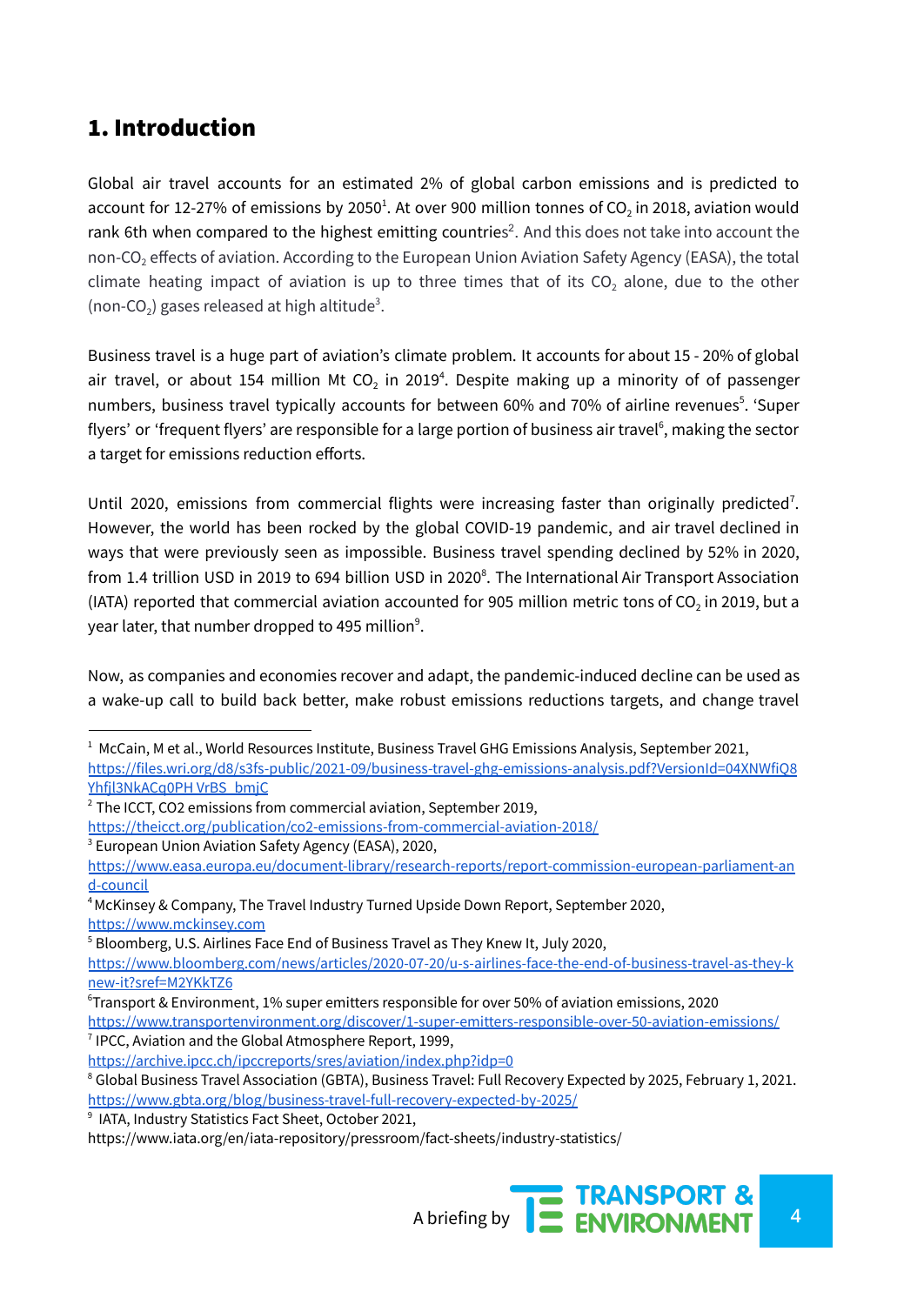behaviour. In the current context of the urgency of reducing oil dependency, one of the most feasible ways to do so is to maintain lower levels of flying experienced during the pandemic. Of the 64.4 Mtoe reduction in total EU oil consumption in 2020 compared to 2019, 37% was due to the drop in international aviation, despite only representing 6.3% of transport oil consumption.

The Global Business Travel Association (GBTA) predicts that business travel will recover to 2019 spending by the end of 2024<sup>10</sup>. On the other hand, sustainability professionals at 100 global businesses expect that their company's overseas travel in the next two to three years will significantly come down compared to pre-COVID-19 levels<sup>11</sup>. This could mean a potential decline in international business trips of up to 40 percent. In Europe, for example, short haul trips might be impacted meaningfully as employers commit to virtual and high-speed-rail alternatives $^{\text{12}}$ .

It is difficult to know whose prediction is more accurate, but what is clear is that if old habits return, it will be harder to break them. A short window exists right now to encourage companies to adopt emissions reductions targets and lock in the lower emissions habits they have acquired during the pandemic.

The measures to achieve such a reduction will be an interplay between actions by large corporate flyers and actions by governments. Large corporate flyers can confirm, and in fact some already are confirming, that they won't return to pre-Covid levels of travel. Corporate climate commitments should be transparent about how they intend to reduce flying. However, governments should respond to such falling demand, not with continued subsidies to prop up a return to pre-Covid demand<sup>13</sup>, but with a downward revision of forecasts for future growth, and recognising that the sector can and should be smaller. Governments and other public bodies should equally cut back on their own carbon intensive travel.

This study comes at a time where companies and governments are considering a new approach to corporate travel, and how to be smarter about how we work and how we connect. This study aims to illuminate where companies are in terms of their business travel commitments, air travel reduction targets, timelines, and reporting. By creating a database of the companies travelling the most for work, the study is able to compare commitments, look at emissions over time, and rank companies based on their progress and performance. The final product is a ranking of 230 companies from Europe and the US. Each company has been attributed a final grade of A to D, according to their business travel reduction targets and reporting levels.

 $10$  Ibid.

 $11$  McKinsey & Company, The Travel Industry Turned Upside Down Report, September 2020, <https://www.mckinsey.com>

 $12$  lbid.

 $^{13}$  The Irish Times, Irish airports to get €90m to lure back airlines following effects of Covid, 2021 [https://www.irishtimes.com/business/transport-and-tourism/irish-airports-to-get-90m-to-lure-back-airlines-fo](https://www.irishtimes.com/business/transport-and-tourism/irish-airports-to-get-90m-to-lure-back-airlines-following-effects-of-covid-1.4745934) [llowing-effects-of-covid-1.4745934](https://www.irishtimes.com/business/transport-and-tourism/irish-airports-to-get-90m-to-lure-back-airlines-following-effects-of-covid-1.4745934)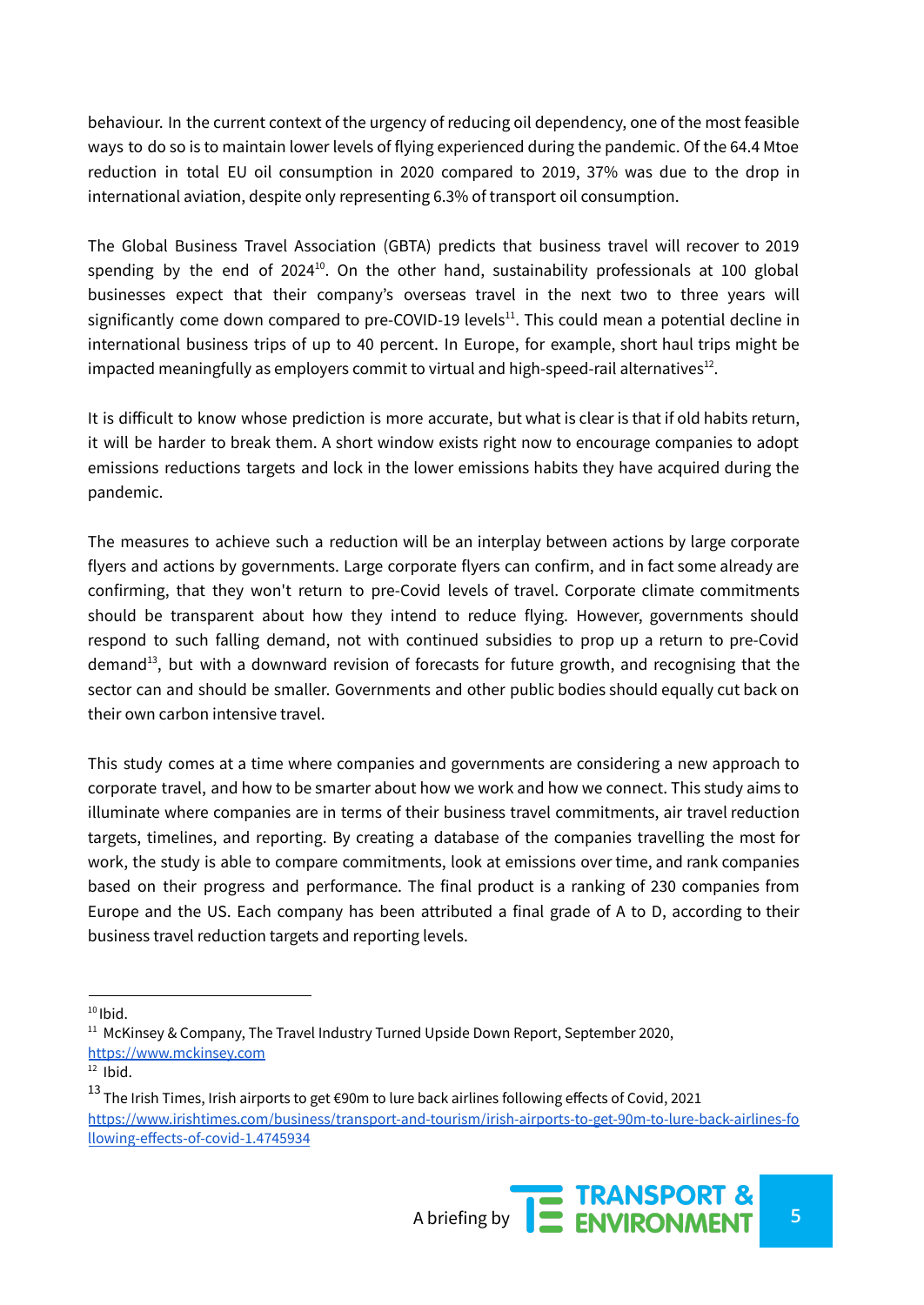# <span id="page-5-0"></span>2. Questions & Answers: Methodology

#### 1. How did you rank the companies? How did you end up with the letters A, B, C and D?

The ranking grades 230 US, UK and European companies according to nine indicators, relating to emissions reduction targets, reporting and air travel emissions. Each indicator was broken down into varying levels of success, which gave a company a specific amount of points. For example, for the first indicator on commitment (i.e. does a company have a reduction commitment and does it specifically mention business air travel), a company was awarded 0 points for no target, 0.5 points for a broad emissions reduction target, 1 point for a business travel emissions reduction target, and 1.5 points for an air travel emissions reduction target. For certain indicators, points could be subtracted, to penalise companies. For a detailed overview of the nine indicators and how many points were attributed for each level of success, please refer to Table 4.

With a minimum score of -1 and a maximum score of 12.5, the companies were then categorised according to their final scores as either A, B, C or D (see Table 5). Companies have different scores within the band.

#### **2. How did you pick the 230 companies?**

The first set of companies were chosen by selecting the top 50 companies in Business Travel News's (BTN) Top 100 Corporate Flyers List from 2021. As BTN's list primarily contains U.S. based companies, we added the top 5-10 companies in Austria, Netherlands, Belgium, France, Ireland, Italy, Germany, the Netherlands, Poland, Portugal, Spain, and the UK (based upon emissions commitments, targets or reporting) to expand the database's geographic range. To ensure we included companies that are conscious of business travel emissions, we also added any company located in Europe and North America who had a mention of "business travel" in their Science Based Target Initiative (SBTi) commitment. Finally, we also added the top companies in each country by market capitalization as well as the top companies in each country, and Europe more broadly, from the industries that tend to fly the most (i.e. pharmaceuticals and consulting), even if they had no emissions commitments, targets, or reporting.

The company database is roughly 75% European companies and 25% U.S. companies.

#### **3. Why does the database of companies focus on the US, UK and the EU?**

The choice of the 230 companies is explained in question 2. Whilst this ranking offers a comprehensive view of the commitments and reporting of a wide range of companies based on available data, we are aware that these results are not entirely representative of the global state of business travel. Research and data has shown that a significant portion of business travel is done by companies based in Asia, which were excluded from this study. One report estimates that almost a

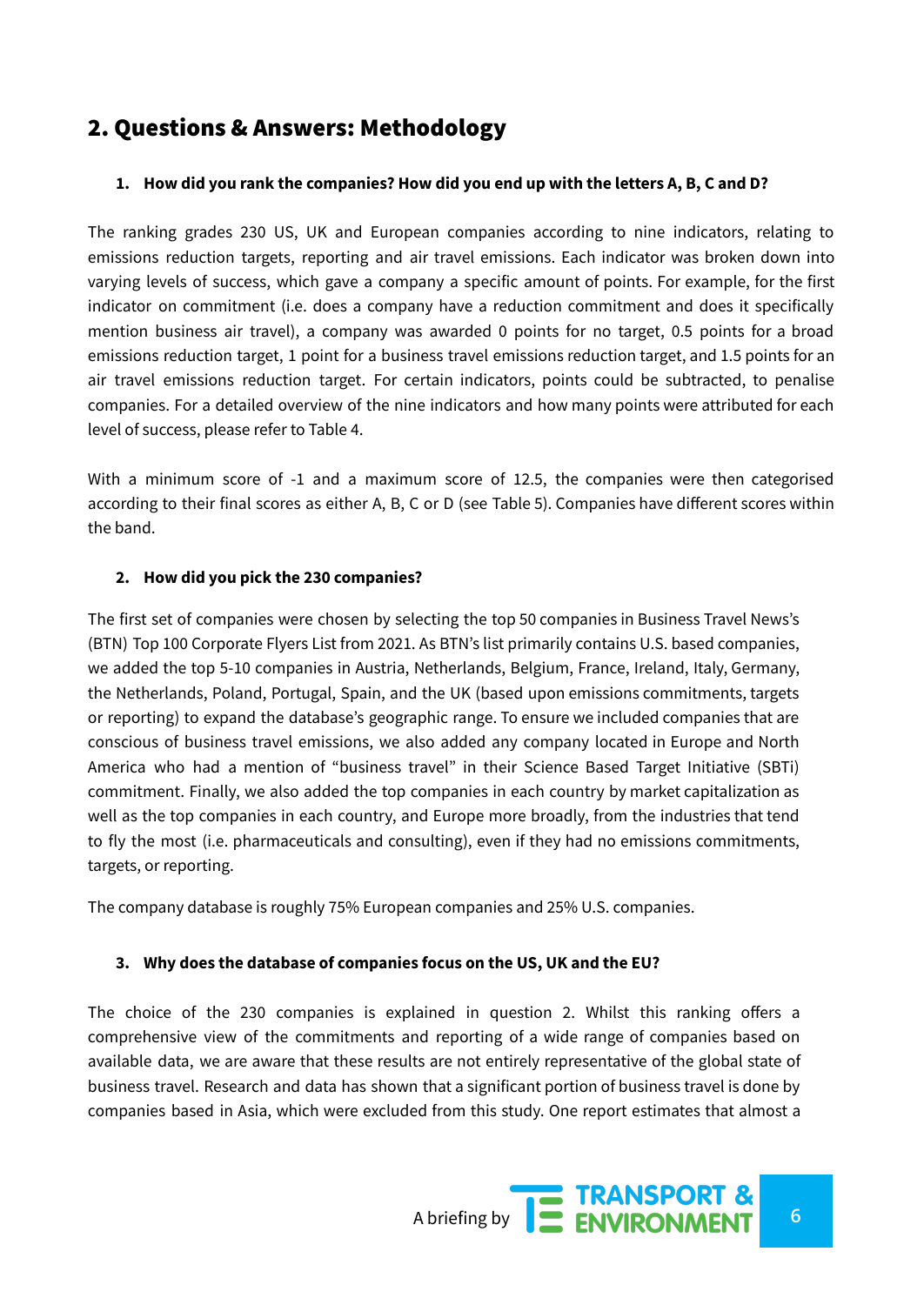third of business travellers are based out of China<sup>14</sup>. Consequently, to establish a more complete picture of business travel and its emissions, a broader geographic scope could be added to a future edition of the ranking, depending on data availability.

#### **4. Where does the data come from?**

The data is based on a variety of sources, including the Carbon Disclosure Project (CDP) database, the SBTi database, company ESG reports, annual reports, sustainability reports, press releases, and other company-authored media that outlined commitments and targets. If no commitment or emissions data was found, the company was determined to have no publicly reported business/air travel emissions related commitments and targets.

#### **5. How much weight do you give to each indicator?**

Nine indicators were used in the ranking. Each indicator was broken down into varying levels of success, which gave a company a specific amount of points. For example, for the first indicator on commitment (i.e. does a company have a reduction commitment and does it specifically mention business air travel), a company was awarded 0 points for no target, 0.5 points for a broad emissions reduction target, 1 point for a business travel emissions reduction target, and 1.5 points for an air travel emissions reduction target. For a detailed overview of the nine indicators and how many points were attributed for each level of success, please refer to Table 4.

## **6. Are A and B passing grades and C and D failing?**

The Smart Travel Ranking does not offer a pass or fail grade. It aims to shine a light on best practices for reduction of corporate travel emissions. Absolute air travel reduction targets and air travel emissions reporting are considered leadership values, expressing transparency and willingness to reduce carbon emissions from corporate air travel.

The grade D was given to those companies who do not disclose their emissions (even at the Scope 3 level) or disclose their business travel emissions but are major emitters with no specific commitments and reduction targets related to business travel.

Out of 230, 8 companies (3% of the ranking) got A grades and 30 companies got a B score (13%). The majority of companies (142 or 62%) got a C and 50 (or 22%) got a D.

<sup>&</sup>lt;sup>14</sup> Shell International BV in collaboration with Deloitte, Decarbonising Aviation: Cleared for Take-off Industry Perspective, 2021,

[https://www.shell.com/promos/energy-and-innovation/v1/decarbonising-aviation-cleared-for-take-off/\\_jcr\\_co](https://www.shell.com/promos/energy-and-innovation/v1/decarbonising-aviation-cleared-for-take-off/_jcr_content.stream/16) [ntent.stream/16](https://www.shell.com/promos/energy-and-innovation/v1/decarbonising-aviation-cleared-for-take-off/_jcr_content.stream/16)

[<sup>32757263451/</sup>e4f516f8d0b02333f1459e60dc4ff7fd1650f51c/decarbonising-aviation-industry-report.pdf](https://www.shell.com/promos/energy-and-innovation/v1/decarbonising-aviation-cleared-for-take-off/_jcr_content.stream/16)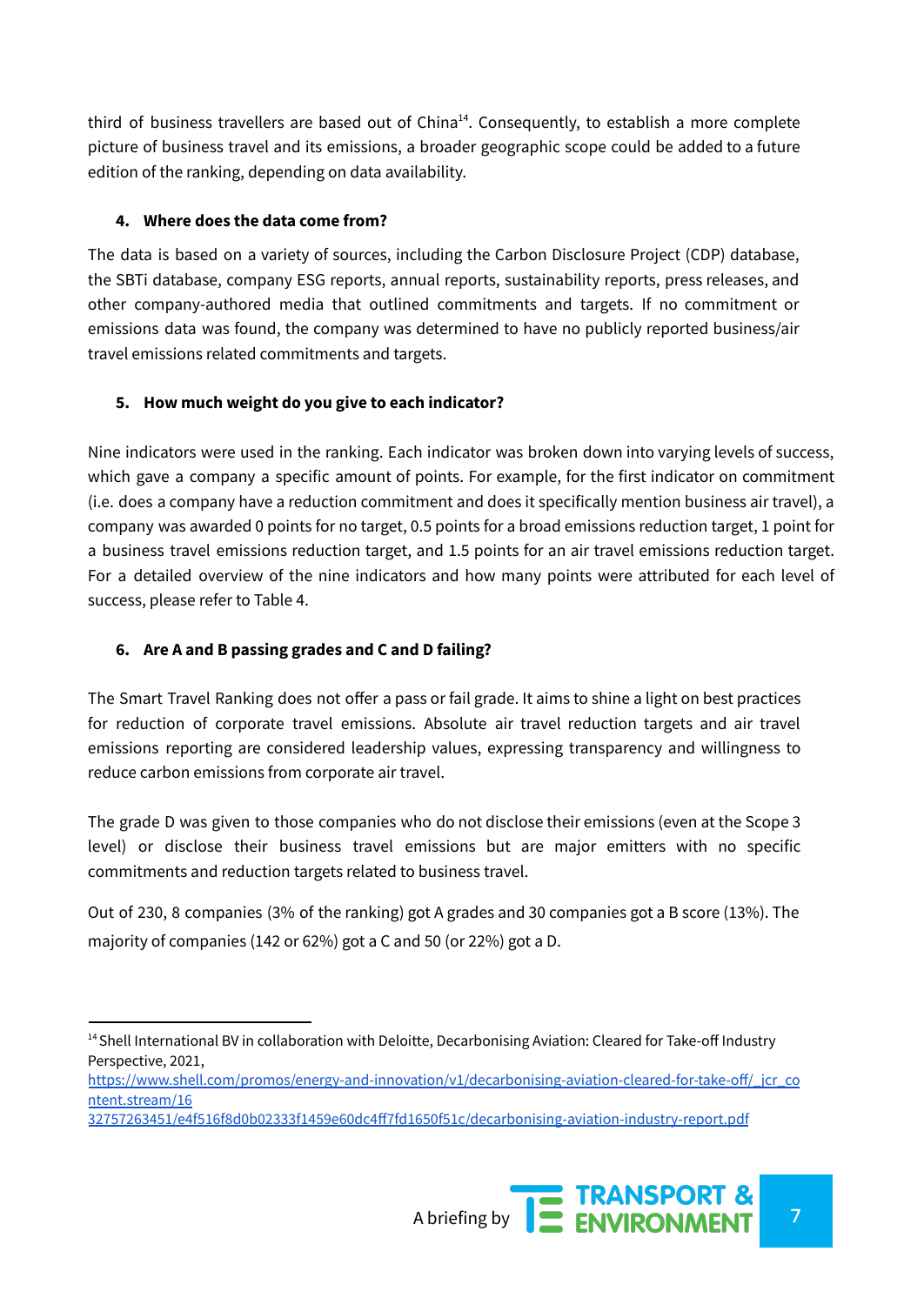## **7. What does the total score mean? What is the top score and why do some companies get a negative grade?**

The total score is the addition of points given to each company for the nine indicators. A company will gather many points for absolute air travel reduction targets and air travel emissions reporting. A maximum score of 12.5 represents a company who has made a business travel commitment more than one year ago that includes an absolute (as opposed to intensity) air travel emissions reduction target greater than 50% before 2030. For top marks, a company must also be reporting on their emissions for the past 3 years. Points are deducted for not disclosing emissions and for being a major emitter (e.g. having emissions above 280,000 tCO2).<sup>15</sup> The minimum score (-1) represents a company who has no emissions reduction commitments and targets and no reporting.

## **8. Have the 230 companies received the ranking and have you engaged with them on the results?**

All companies will have been contacted before the launch of the ranking. Any company wishing to submit additional data is free to do so. We will then revise the ranking for future editions.

## **9. Are all the companies with the same grade (A, B, C, D) equal or do some perform better than others on reducing corporate travel?**

Each company will get a total score, which depends on their corporate travel emissions reduction target, their accuracy of reporting and their emissions levels. Depending on the total score, a company will be attributed an A, B, C or D letter.

An A letter corresponds to a score of 9.5 points or over. A company with the letter B has a total score ranging from 6 to 9. The letter C was given to all those companies with a score between 2.5 and 5.5. And the lowest grade, D, was for all companies scoring lower than 2.5 points.

## **10. What do you consider a big emitter for corporate travel? And why do some companies emitting a lot for business flying still rank highly in the ranking?**

In the Smart Travel Ranking, a major emitter was considered to have emissions above 280,000 tCO<sub>2</sub> in 2019. The cut-off at 280,000 tCO<sub>2</sub> represents the top 1/3 of all companies by their 2019 or 2020 reported emissions. If companies were considered major emitters, they lose one point. However, major emitters could have ambitious reduction pledges and have been reporting on their air travel emissions for a long time, for which they will have received high marks.

#### **11. What is the difference between air travel and business travel in the ranking?**

<sup>&</sup>lt;sup>15</sup> The cut-off at 280,000 tCO<sub>2</sub> represents the top 1/3 of all companies by their 2019 or 2020 reported emissions.

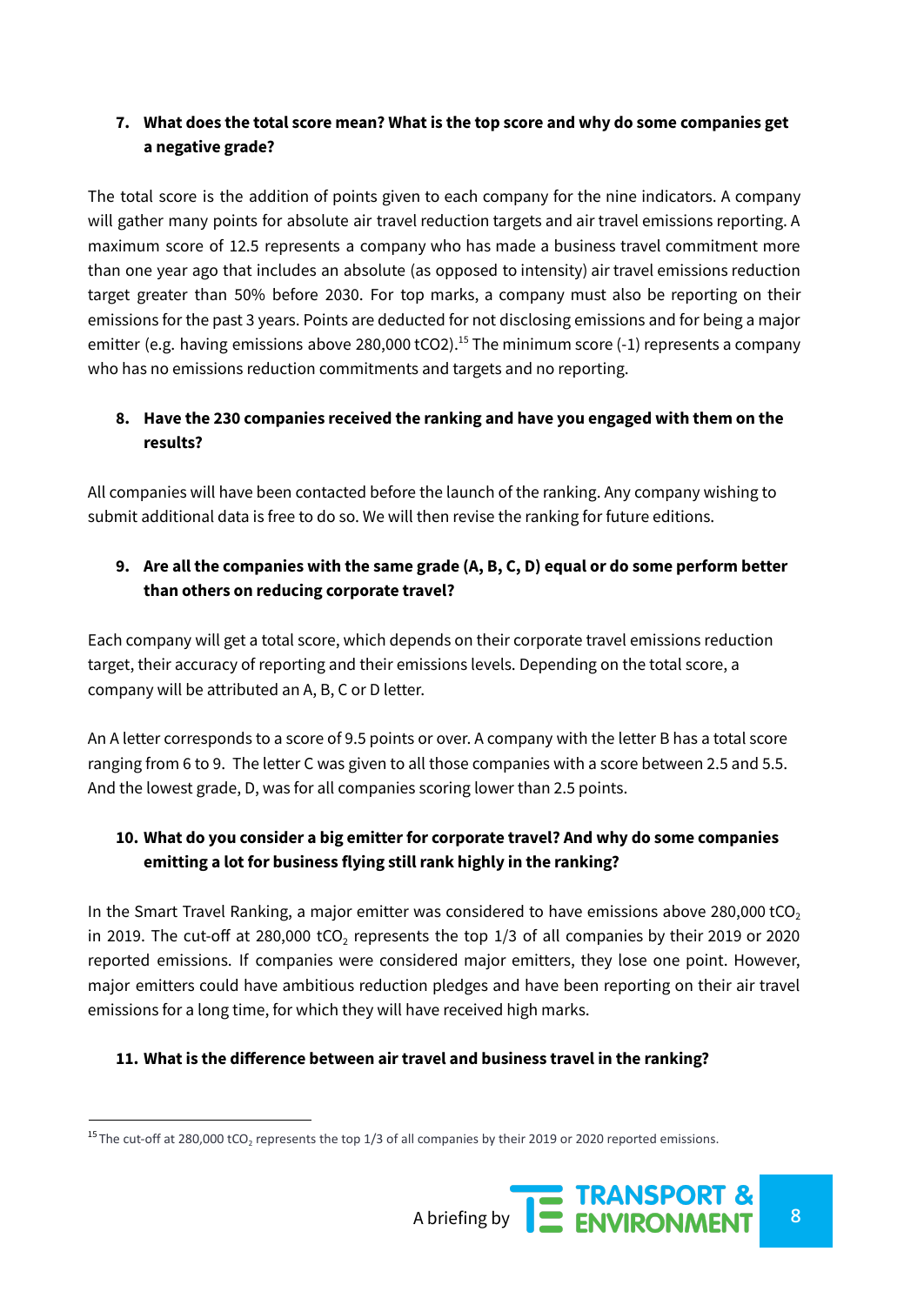Business travel covers employee travel for business-related activities in different types of vehicles owned or operated by third parties - air, train, bus, car, etc. -, as well as hotel stays. Air travel refers exclusively to employee travel by aircraft owned or operated by third parties.

#### **12. Why is an absolute target better than an intensity target for corporate travel?**

Intensity targets (in tCO<sub>2</sub>/employee) are common, and are not as meaningful as absolute reductions. Companies who commit to intensity targets may still grow their absolute emissions, and thus their climate impact, if they extend their workforce.

*For any more information about the ranking, please read the Methodology and Results sections in this briefing. For any further queries about the ranking or the campaign more generally, please contact our Corporate Travel Campaign Manager, Denise [Auclair](mailto:denise.auclair@transportenvironment.org) ([denise.auclair@transportenvironment.org](mailto:denise.auclair@transportenvironment.org)).*

# <span id="page-8-0"></span>3. Data collection and company selection methodology

*This section is largely inspired by the report "Reducing Corporate Air Travel Emissions" commissioned by Transport and Environment to Stand.Earth Research Group's to investigate the scale of the corporate travel emissions of major US, UK and EU companies and their commitment in reducing them. We brought some (minimal) change to the content of the report to make it as relevant as possible.*

Data collection consisted of three stages: establishing the list of companies to consider, researching their corporate emissions commitments, and determining their air travel emissions.

## <span id="page-8-1"></span>3.1. Stage 1: Establishing the list of companies

The first set of companies were chosen by selecting the top 50 companies in Business Travel News's (BTN) Top 100 Corporate Flyers List from 2021.<sup>16</sup> The ranking is based on total business travel spending booked in the United States. BTN gathered this information through industry reports and reached out to individual companies for confirmation on specific numbers. As BTN's list primarily contains U.S. based companies, we added the top 5-10 companies in Austria, Netherlands, Belgium, France, Ireland, Italy, Germany, Netherlands, Poland, Portugal, Spain, and the UK (based upon emissions commitments, targets or reporting) to expand the database's geographic range. To ensure we are capturing a variety of companies that are conscious of business travel emissions, we also added any company located in Europe and North America who had a mention of "business travel" in their Science Based Target Initiative (SBTi) commitment.<sup>17</sup> Finally, we also added the top companies

<sup>16</sup> Business Travel News, BTN's 2021 Corporate Travel 100, September 28, 2021, <https://www.businesstravelnews.com/Corporate-Travel-100/2021>

<sup>&</sup>lt;sup>17</sup> Science Based Targets Initiative, "Target Dashboard", accessed January 2022, <https://sciencebasedtargets.org/companies-taking-action#table>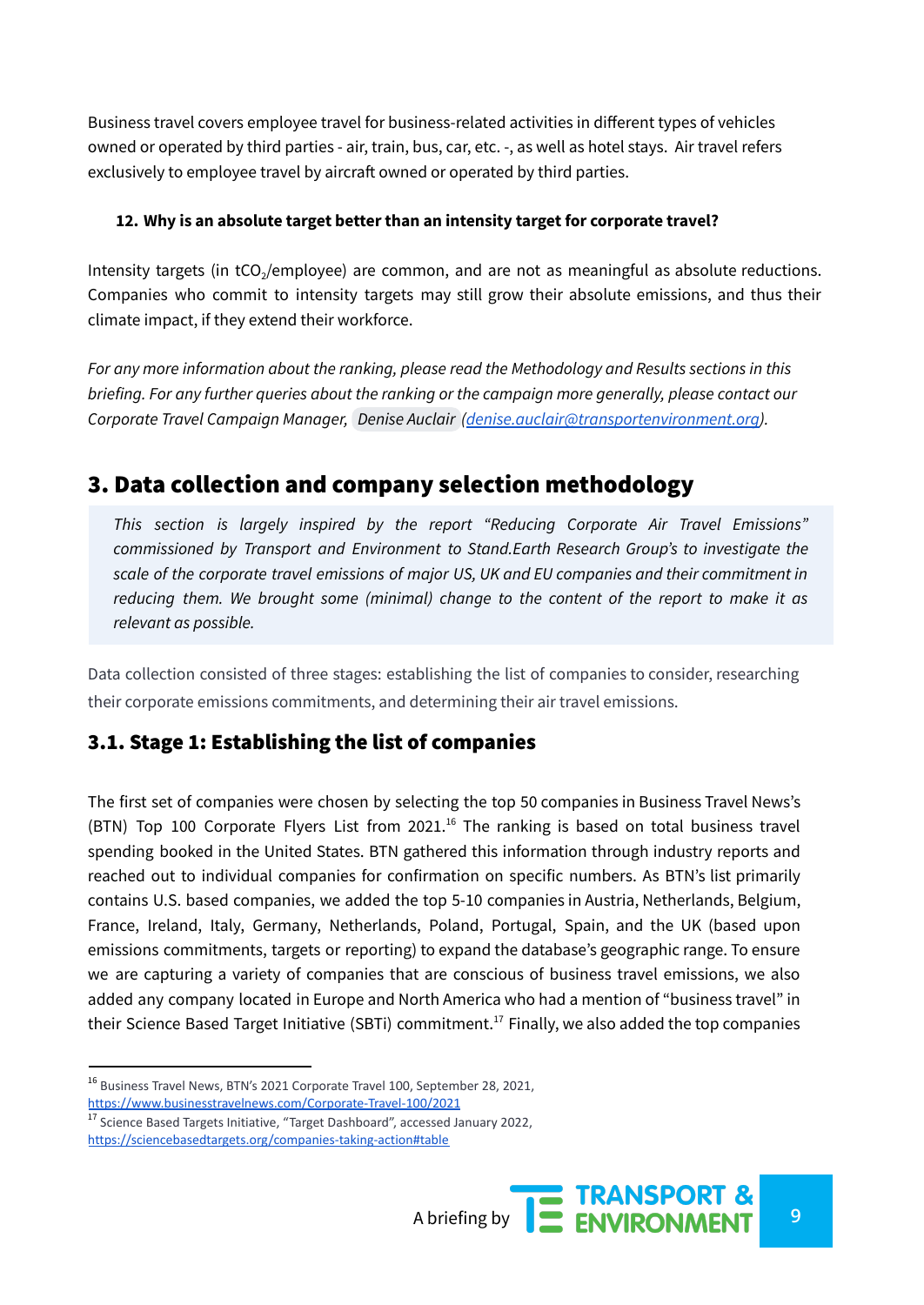in each country by market capitalization as well as the top companies in each country, and Europe more broadly, from the industries that tend to fly the most (i.e. pharmaceuticals and consulting), even if they had no emissions commitments, targets, or reporting.<sup>18</sup> Our goal was to create a comprehensive list that includes companies that are conscious of their business travel emissions but also companies that may potentially have large business travel emissions but neither report nor commit to business travel emissions reductions.

## <span id="page-9-0"></span>3.2. Stage 2: Researching corporate emissions commitments

To establish whether companies are considering the impacts of business travel on climate and environmental concerns, we researched whether each company had an individual commitment and target to decrease their emissions. We checked whether a company had a broad emissions reduction commitment and target (which may or may not include business travel), a specific business travel or air travel emissions commitment and target (i.e. pledging to decrease air travel emissions by 15%), or no emissions reduction commitment or target.

We also noted whether these commitments were approved science-based targets or not. Some companies had multiple overlapping targets set at different dates, but only the most recent target was recorded. Some companies also have simultaneous commitments for different time frames (i.e. -30% emissions by 2025 and net-zero by 2050). In these cases, the target with the most immediate target date was recorded. This information was primarily found by using the latest Climate Change Survey in the CDP database. If a company did not submit a CDP survey or had no explicit commitment, we then looked through the SBTi database, company ESG reports, annual reports, sustainability reports, press releases, and other company-authored media that outlined commitments and targets. If no commitment or emissions data was still not found, the company was determined to have no publicly reported business/air travel emissions related commitments and targets.

## <span id="page-9-1"></span>3.3. Stage 3: Determining air travel emissions

Finally, in order to compare, evaluate, and analyse the impact of corporate air travel, we collected air travel emissions reporting information for each company that reported some form of Scope 3, business travel, or air travel emissions. Again, these numbers were primarily derived from the CDP database. If emissions numbers were not found through CDP, we looked at a company's reports, press releases, or other materials. If companies had both CDP reporting and emissions figures in their reports, the most specific numbers were taken; if total business travel was reported in CDP and air travel was reported in an annual report, the air travel number was taken. If there was any discrepancy between CDP numbers and company report numbers, the numbers were taken from

<sup>&</sup>lt;sup>18</sup> McCain, M et al., World Resources Institute, Business Travel GHG Emissions Analysis, September 2021, [https://files.wri.org/d8/s3fs-public/2021-09/business-travel-ghg-emissions-analysis.pdf?VersionId=04XNWfiQ8Yhfjl3NkACq0P](https://files.wri.org/d8/s3fs-public/2021-09/business-travel-ghg-emissions-analysis.pdf?VersionId=04XNWfiQ8Yhfjl3NkACq0PHVrBS_bmjC) [H VrBS\\_bmjC](https://files.wri.org/d8/s3fs-public/2021-09/business-travel-ghg-emissions-analysis.pdf?VersionId=04XNWfiQ8Yhfjl3NkACq0PHVrBS_bmjC)

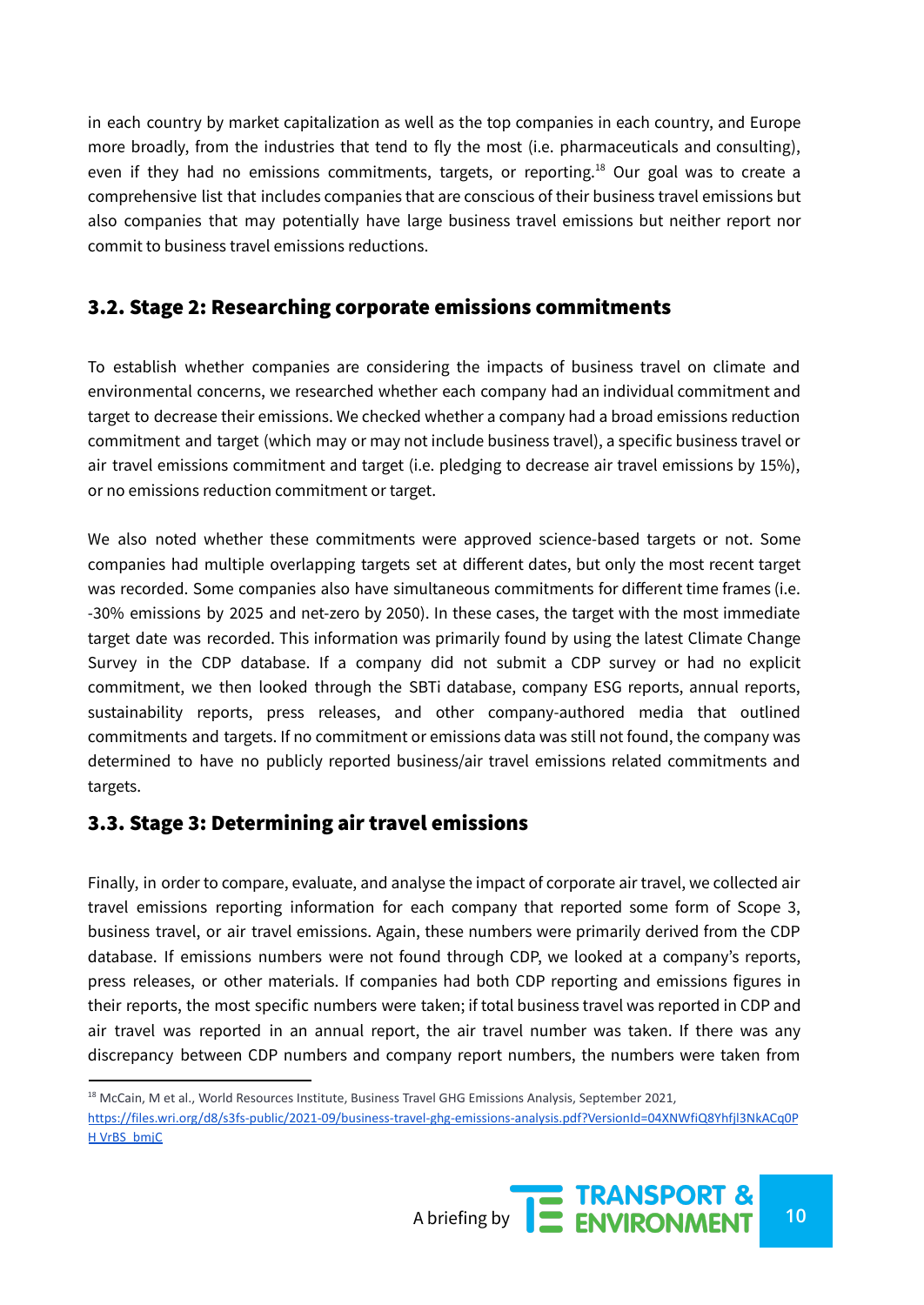company reports. For a baseline metric of comparison of air travel only, we converted reported Scope 3 and business travel emissions to air travel emissions.

## <span id="page-10-0"></span>3.3.1. Estimating air travel emissions from business travel emissions

For business travel to air travel emissions conversions, we used data on the average proportion of air travel (AT) emissions to total business travel (BT) emissions. For Europe, 19 companies that reported both business travel and air travel emissions were used to calculate an average proportion of air travel to business travel emissions. This average was based on proportions reported over three years (2018 -2020) and was used as a scaling factor for European companies who only reported business travel emissions. Almost half of the companies (44%) in the list (see Table 1) are banks and consulting firms, where the trend is that a high proportion of business travel emissions come from air travel. Also, half of the companies are based in the UK (44%), suggesting that they also might favour flying over other modes of transport, given their location. Finally, some companies only reported air travel emissions because they offset other travel emissions. This means that the 72% scaling factor should be treated with caution. With additional sampling, this ratio could easily vary between 70-80%. Further research e.g a survey of European companies, would be useful in honing this estimate. Table 1 presents the data collected for the calculation of European BT to AT emissions ratio.

|                    | <b>Business travel (BT)</b><br>emissions (tCO2) |        | Air travel (AT) emissions<br>(tCO2) |        |                          | <b>AT/BT ratio</b> |      |      |      |
|--------------------|-------------------------------------------------|--------|-------------------------------------|--------|--------------------------|--------------------|------|------|------|
| Company            | 2020                                            | 2019   | 2018                                | 2020   | 2019                     | 2018               | 2020 | 2019 | 2018 |
| Deloitte           | 584700                                          | 754100 | 687900                              | 383000 | 494800                   | 458400             | 66%  | 66%  | 67%  |
| Capegimini         | 98500                                           | 294100 | 315400                              | 52600  | 188600                   | 203800             | 53%  | 64%  | 65%  |
| AstraZeneca        | 80800                                           | 282000 | 218000                              | 29000  | 210600                   | 152200             | 36%  | 75%  | 70%  |
| Bayer              | 57000                                           | 303000 | 146000                              | 53000  | 294000                   | 139000             | 93%  | 97%  | 95%  |
| Swiss Re           | 22900                                           | 63000  | 61100                               | 22800  | 62700                    | 60900              | 100% | 99%  | 100% |
| <b>PWC</b>         |                                                 | 65700  | 60700                               |        | 59100                    | 57600              |      | 90%  | 95%  |
| <b>Siemens</b>     | 125800                                          | 348600 | 365400                              | 110300 | 309800                   | 311900             | 88%  | 89%  | 85%  |
| Rio Tinto<br>Group | 140000                                          |        |                                     | 100000 | $\overline{\phantom{a}}$ |                    | 71%  |      |      |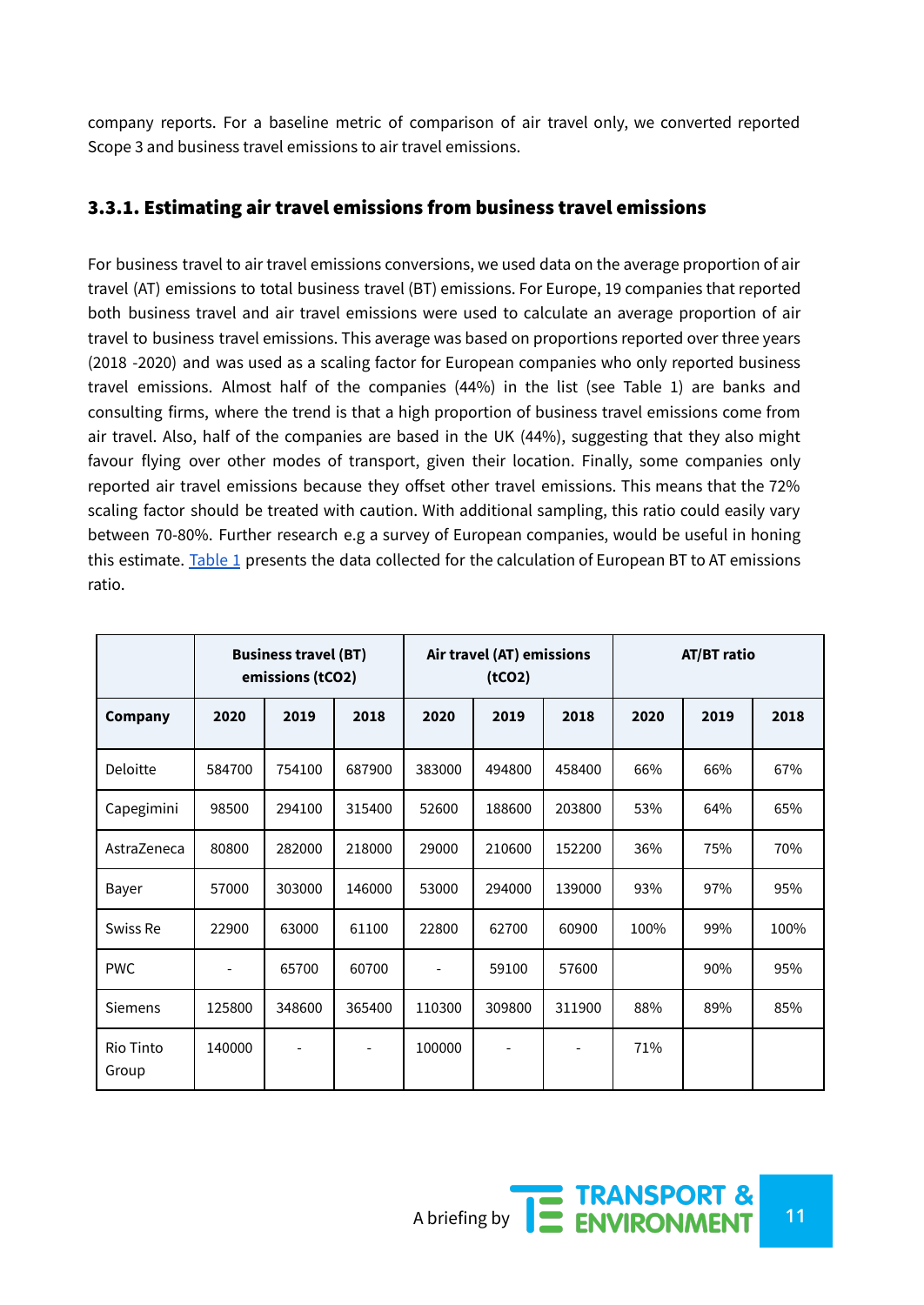| Ernst &<br>Young                                     | 49600                    |                          |                          | 46600                    |       | 72000          | 94%  |      |     |
|------------------------------------------------------|--------------------------|--------------------------|--------------------------|--------------------------|-------|----------------|------|------|-----|
| Johnson<br>Controls                                  | $\overline{\phantom{a}}$ | $\overline{\phantom{a}}$ | $\overline{\phantom{a}}$ | 19000                    | 43000 | 52000          |      |      |     |
| Daimler AG                                           | 12000                    | 70800                    | $\pmb{0}$                | 12000                    | 70700 | $\pmb{0}$      | 100% | 100% |     |
| ICA Gruppen                                          | 16300                    | 32000                    | 32700                    | 3300                     | 12500 | 14300          | 20%  | 39%  | 44% |
| Raiffeisen<br>Bank<br>Internationa<br>$\mathsf{L}$   | 4600                     | 7600                     | 7000                     | 2500                     | 5200  | 4300           | 54%  | 68%  | 62% |
| Prudential<br>plc                                    |                          |                          | L,                       | 2000                     | 6100  | 21700          |      |      |     |
| <b>JERONIMO</b><br><b>MARTINS</b><br>SGPS            |                          |                          | $\overline{\phantom{a}}$ | 1100                     | 2300  | 2000           |      |      |     |
| Uniqa<br>Insurance<br>Group AG                       | 91                       | 622                      | $\pmb{0}$                | 68                       | 558   | $\pmb{0}$      | 75%  | 90%  |     |
| <b>Belfius</b>                                       | 116                      | 609                      | 681                      | $11\,$                   | 146   | 170            | 10%  | 24%  | 25% |
| M&G plc                                              | 1300                     | 9100                     | $\overline{\phantom{a}}$ | 1300                     | 8900  | $\blacksquare$ | 96%  | 99%  |     |
| Cundall<br>Johnston<br>and<br>Partners<br><b>LLP</b> | $\overline{a}$           | 73                       | 96                       | $\overline{\phantom{a}}$ | 67    | 74             |      | 92%  | 77% |
| Average per<br>year                                  |                          |                          |                          |                          |       |                | 68%  | 78%  | 71% |
| <b>Total</b><br>average<br>proportion                |                          |                          |                          |                          |       |                |      |      | 72% |

Table 1: Air travel emissions estimates, based on 12 European companies reporting their air travel (AT) proportions of their total business travel (BT) emissions.

For U.S.-based companies who only reported business travel emissions, an estimation of air travel to business travel proportion was derived from a model based on the 2001 National Household Travel

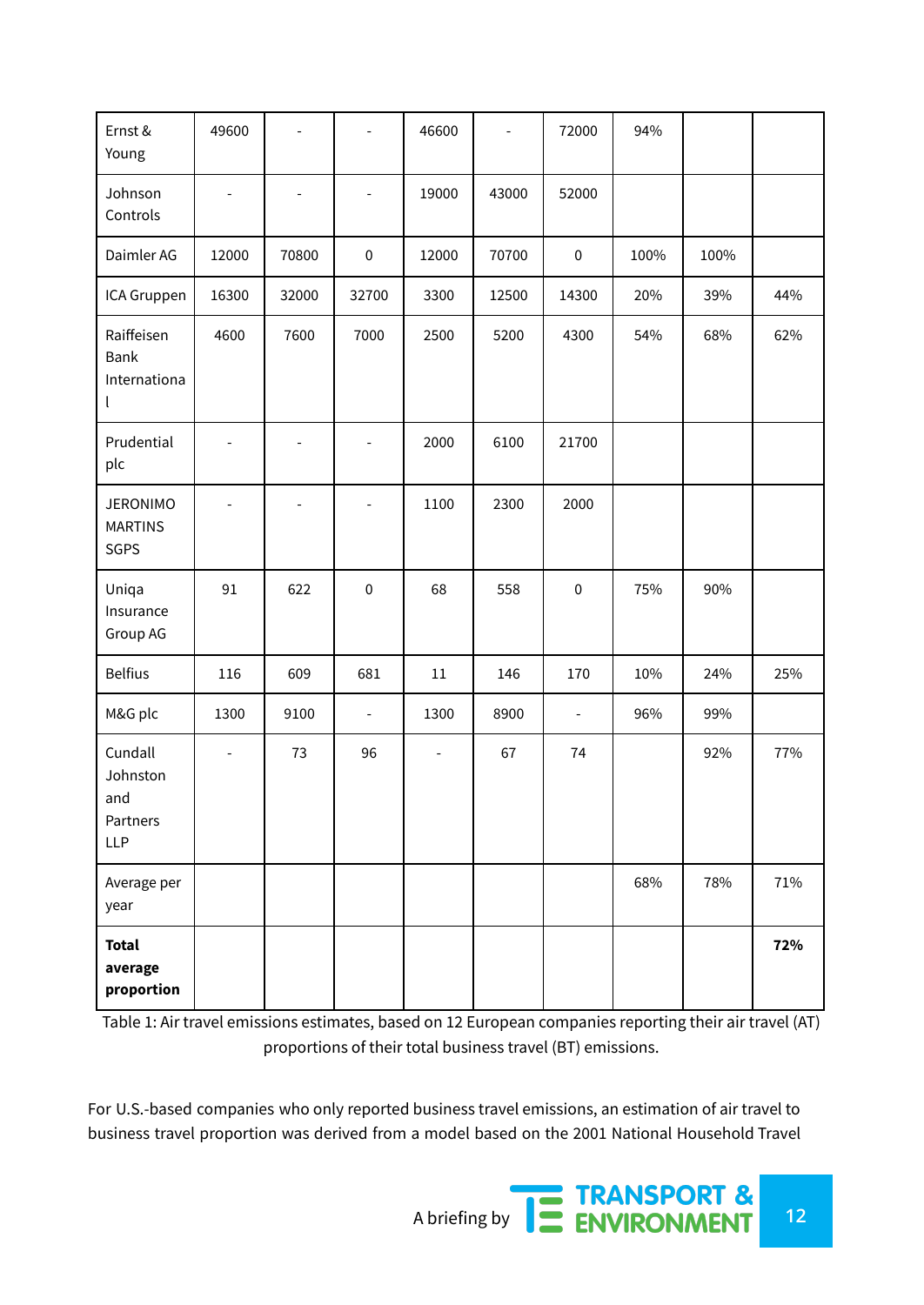Survey from the U.S. Bureau of Transportation statistics.<sup>19</sup> This survey produced statistics on the proportion of air travel versus road travel for different distance ranges as shown below in Table 2. This data was the only viable reference found and several attempts were made to create suitable estimates of the proportion of air travel emissions in business travel emissions reporting for U.S. companies.

| <b>Domestic Road &amp; Air Travel Proportions</b> |                                    |                              |  |  |  |  |  |
|---------------------------------------------------|------------------------------------|------------------------------|--|--|--|--|--|
| <b>Distance Range (miles)</b>                     | <b>Proportion Personal Vehicle</b> | <b>Proportion Air Travel</b> |  |  |  |  |  |
| 50-99                                             | 97%                                | 3%                           |  |  |  |  |  |
| 100-249                                           | 94%                                | 6%                           |  |  |  |  |  |
| 250-499                                           | 67%                                | 33%                          |  |  |  |  |  |
| 500-749                                           | 36%                                | 64%                          |  |  |  |  |  |
| $1500+$                                           | 10%                                | 90%                          |  |  |  |  |  |
| International                                     | $0\%$                              | 100%                         |  |  |  |  |  |

Table 2: Proportions of road and air travel for U.S. companies, based on length of trip. International distance range added by SRG

To build a model of estimated emissions, median trips were derived from each distance range and multiplied by the % of road and air travel respectively for that range, as well as the emissions factors for passenger vehicles (kg-CO<sub>2</sub>/vehicle/mile) and air travel (kg-CO<sub>2</sub>/passenger/mile) and the distribution of trips for that range (derived and estimated from the same BTS report).<sup>20</sup> For road travel, the total was divided by the average number of passengers per vehicle as reported by BTS. This was to calibrate the result with the overall estimate that air travel emissions are around 3.5 times as high per passenger than other business travel emissions. $^{21}$ 

The average of each road and air emissions over total emissions yielded a suitable estimate for the proportion of air travel emissions in reported business travel emissions. However, given the age of

<sup>20</sup> US EPA, GHG Emission Factors Hub, April 2021[,](https://www.epa.gov/sites/default/files/2021-04/documents/emission-factors_apr2021.pdf)

Г

[https://www.epa.gov/sites/default/files/2021-04/documents/emission-factors\\_apr2021.pdf](https://www.epa.gov/sites/default/files/2021-04/documents/emission-factors_apr2021.pdf)

<sup>21</sup> UK BEIS (UK Department for Business, Energy and Industrial Strategy), Greenhouse Gas Reporting: Conversion Factors 2020. Accessed Jan 25, 2022 [www.gov.uk/government/collections/government-conversion-factors-for-companyreporting](http://www.gov.uk/government/collections/government-conversion-factors-for-companyreporting)



<sup>&</sup>lt;sup>19</sup> United States Department of Transportation, Bureau of Transportation Statistics, National Household Travel Survey Long Distance Business Travel Quick Facts, May 31, 2017,

[www.bts.gov/statistical-products/surveys/national-household-travel-survey-long-distance-business-travel-quick](https://www.bts.gov/statistical-products/surveys/national-household-travel-survey-long-distance-business-travel-quick)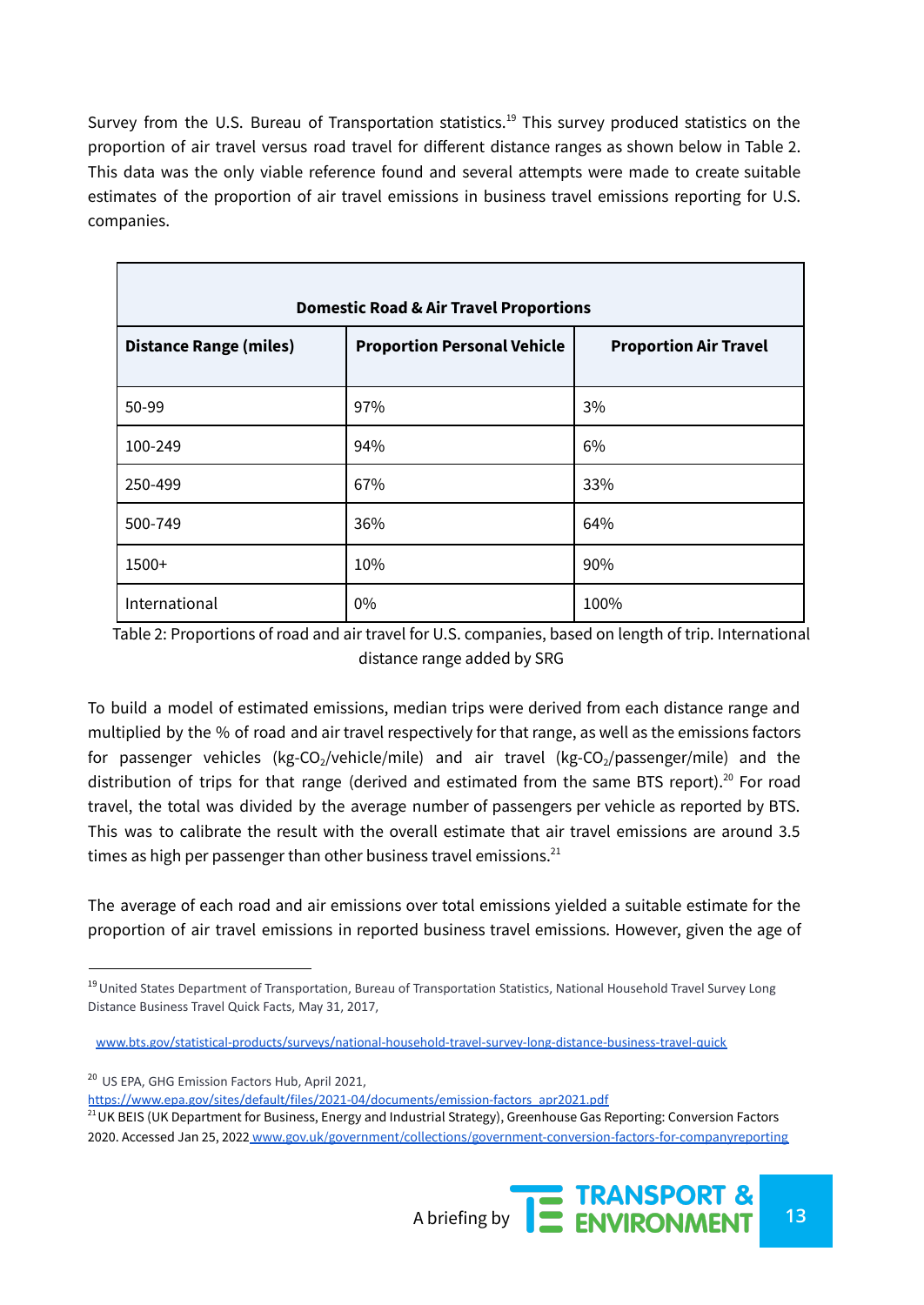the underlying data set and the growth in air travel in the interim years, this proportion should be treated as a very conservative estimate.<sup>22</sup>

The resulting scaling factor (77%) was applied to determine air travel emissions from business travel emissions for US based companies.<sup>23</sup> For companies that did not explicitly report air travel emissions, but who estimated their own proportion of air travel emissions in ESG reports, these proportions were used instead of the calculated proportions.

#### <span id="page-13-0"></span>3.3.2. Estimating air travel emissions from Scope 3 emissions

For companies that reported only Scope 3 emissions, we researched each company individually and found reporting that allowed us to make an estimate of the proportion of their Scope 3 emissions that come from air travel. For example, in an annual report, some companies would estimate business travel as a percentage of the company's total emissions and this percentage would be used to estimate business travel in our database. For some companies, this required using the spend-based method from the Greenhouse Gas Protocol.<sup>24</sup> This was used to calculate air travel emissions based on reported spending using environmentally-extended input output (EEIO) emissions factors for CO<sub>2</sub> and other GHGs supplied by the U.S. Environmental Protection Agency (EPA) for air transportation (commodity code 481) as of 2018. <sup>25</sup> The 'spend-based' method is not as accurate as the other two methodologies suggested by the CDP (fuel consumption and distance based methods), and is only suggested for use if the other two methods are not feasible.<sup>26</sup> These numbers should be treated very cautiously.

## <span id="page-13-1"></span>3.4. Data gaps and solutions

The largest data issues centred around the difficulty in establishing and comparing air travel emissions between companies. Specifically, not all companies reported their business/air travel

<sup>23</sup> Reuters reported that 90% of business travel emissions are for air travel, but the study was not able to corroborate this figure nor find the source of the statistic, despite inquiring with Reuters and conducting a detailed search. Jamie Freed and Rajesh Kumar Singh, "Analysis: Corporate Business Travel 'Carbon Budgets' Loom for Airlines", Reuters, October 11, 2021[,](https://www.reuters.com/business/aerospace-defense/corporate-business-travel-carbon-budgets-loom-airlines-2021-10-10/) [www.reuters.com/business/aerospace-defense/corporate-business-travel-carbon-budgets-loom-airlines-2021-10-10/](https://www.reuters.com/business/aerospace-defense/corporate-business-travel-carbon-budgets-loom-airlines-2021-10-10/)

<sup>25</sup> EPA, US Environmentally Extended Input-Output (USEEIO) Models, accessed January 2022,

 $22$ McCain, M et al., World Resources Institute, Business Travel GHG Emissions Analysis, September 2021,

[https://files.wri.org/d8/s3fs-public/2021-09/business-travel-ghg-emissions-analysis.pdf?VersionId=04XNWfiQ8Yhfjl3NkACq](https://files.wri.org/d8/s3fs-public/2021-09/business-travel-ghg-emissions-analysis.pdf?VersionId=04XNWfiQ8Yhfjl3NkACq0PHVrBS_bmjC) 0PH [VrBS\\_bmjC](https://files.wri.org/d8/s3fs-public/2021-09/business-travel-ghg-emissions-analysis.pdf?VersionId=04XNWfiQ8Yhfjl3NkACq0PHVrBS_bmjC)

<sup>&</sup>lt;sup>24</sup> World Resources Institute & World Business Council for Sustainable Development, Technical Guidance for Calculating Scope 3 Emissions (version 1), 2013. Category 4 "Upstream Transportation and Distribution"[,](https://ghgprotocol.org/sites/default/files/standards_supporting/Chapter4.pdf)

[https://ghgprotocol.org/sites/default/files/standards\\_supporting/Chapter4.pdf;](https://ghgprotocol.org/sites/default/files/standards_supporting/Chapter4.pdf) Category 6 "Business Travel",

[https://ghgprotocol.org/sites/default/files/standards\\_supporting/Chapter6.pdf](https://ghgprotocol.org/sites/default/files/standards_supporting/Chapter6.pdf)

<https://www.epa.gov/land-research/us-environmentally-extended-input-output-useeio-models>

<sup>&</sup>lt;sup>26</sup> World Resources Institute & World Business Council for Sustainable Development, Category 6 "Business Travel", Technical Guidance for Calculating Scope 3 Emissions (version 1), 2013.

[https://ghgprotocol.org/sites/default/files/standards\\_supporting/Chapter6.pdf](https://ghgprotocol.org/sites/default/files/standards_supporting/Chapter6.pdf)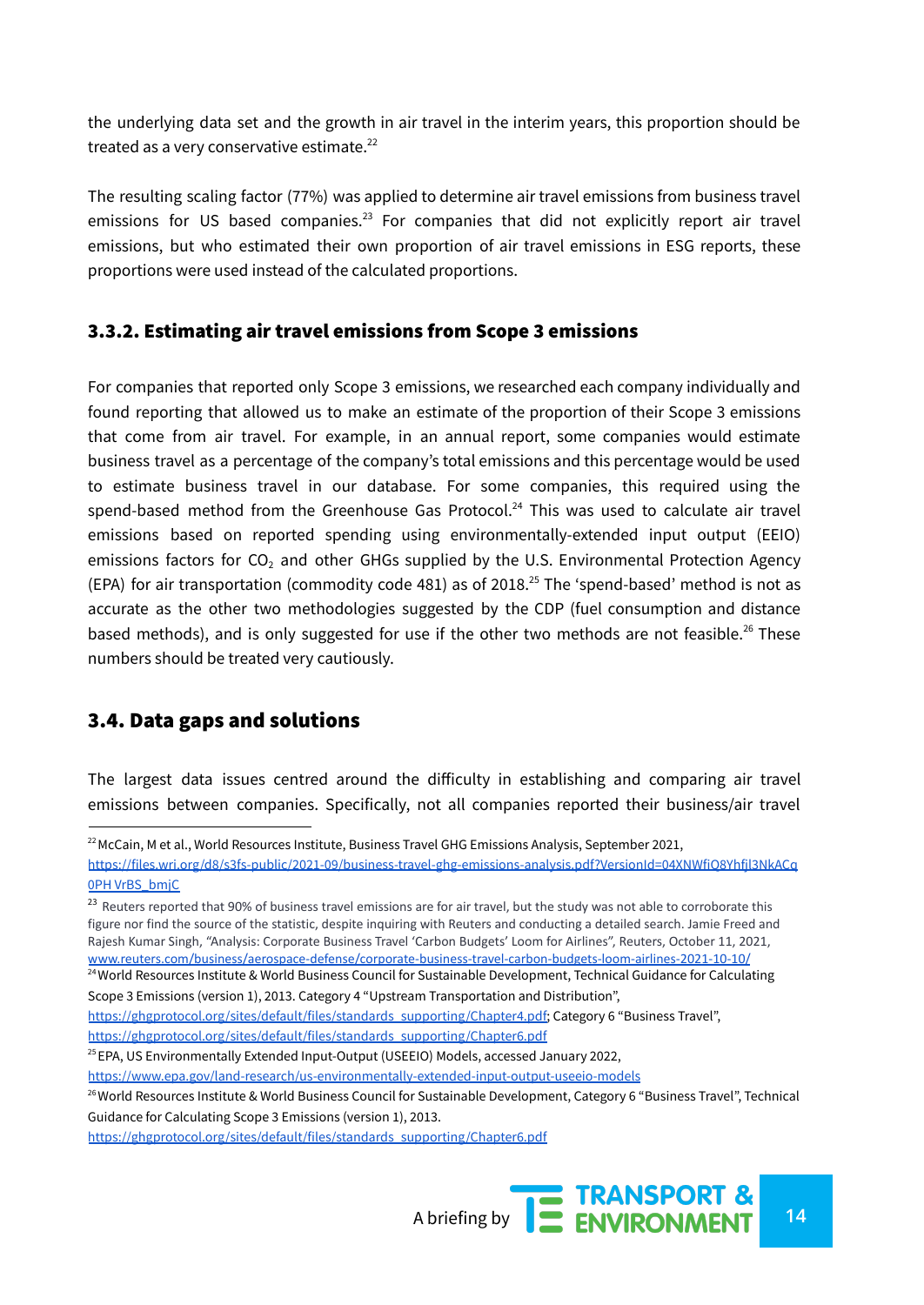emissions and companies that did report used different methodologies and reporting years. For example, there are three different approved methods for calculating air travel emissions based on either fuel consumption, distance travelled, or overall spend, listed in decreasing order of accuracy. In addition, some companies report emissions for fiscal, rather than calendar, years which can vary greatly across companies and qualifies temporal comparisons. Moreover, as there is no centralised and publicly available database that collects company level emissions, it is possible that some of the largest corporate flyers are not included in this list as they might not be one of the largest companies in a country, they might not be in a industry that is known to have a lot of business travel, and they might not report their emissions or make commitments.

In addition, these results are not representative of the global state of business travel. Research and data has shown that a significant portion of business travel is done by companies based in Asia, which were excluded from this study. One report estimates that almost a third of business travellers are based out of China.<sup>27</sup> Consequently, to establish a more complete picture of business travel and its emissions, more geographic variety is needed.

Our research has shown that most companies report an aggregate business travel figure and some simply report Scope 3 emissions. Thus, we had to make assumptions about the proportion of air travel within total business travel. Some companies did not report their business travel/Scope 3 emissions through the CDP or ESG reports and although we looked for reporting, we do not know conclusively across the whole list of companies whether companies we did not find reporting for chose not to disclose these numbers or did not calculate them at all.

## <span id="page-14-0"></span>3.5. Sector and geographic breakdown

By design, the company database is roughly 75% European companies and 25% U.S. companies. This is done to ensure that each European country has adequate representation of at least 5-10 companies in the list for their own national efforts. The breakdown by country is skewed by other factors such as representation of major flyers, biggest companies by market capitalization, and the companies that had targets and/or reporting available for analysis. Thus, the UK has the largest geographic share of any country in Europe, being both a hub for finance and consulting as well as a location where several companies have business travel emissions reductions targets and reporting. This is in part due to the UK mandating that large businesses report their annual energy use and greenhouse gas emissions<sup>28</sup>. The UK is followed by France, Germany, and the Netherlands.

<sup>&</sup>lt;sup>28</sup> Gov.UK, "Measuring and reporting environmental impacts: guidance for businesses", April 2019 [https://www.gov.uk/guidance/measuring-and-reporting-environmental-impacts-guidance-for-businesses#:~:text=From%201](https://www.gov.uk/guidance/measuring-and-reporting-environmental-impacts-guidance-for-businesses#%3A~%3Atext%3DFrom%201%20April%202019%2C%20quoted%2Cand%20Carbon%20Report) %2 [0April%202019%2C%20quoted,and%20Carbon%20Report](https://www.gov.uk/guidance/measuring-and-reporting-environmental-impacts-guidance-for-businesses#%3A~%3Atext%3DFrom%201%20April%202019%2C%20quoted%2Cand%20Carbon%20Report)



<sup>&</sup>lt;sup>27</sup> Shell International BV in collaboration with Deloitte[,](https://www.shell.com/promos/energy-and-innovation/v1/decarbonising-aviation-cleared-for-take-off/_jcr_content.stream/1632757263451/e4f516f8d0b02333f1459e60dc4ff7fd1650f51c/decarbonising-aviation-industry-report.pdf) Decarbonising Aviation: Cleared for Take-off Industry Perspective, 2021, [https://www.shell.com/promos/energy-and-innovation/v1/decarbonising-aviation-cleared-for-take-off/\\_jcr\\_content.stream/1](https://www.shell.com/promos/energy-and-innovation/v1/decarbonising-aviation-cleared-for-take-off/_jcr_content.stream/1632757263451/e4f516f8d0b02333f1459e60dc4ff7fd1650f51c/decarbonising-aviation-industry-report.pdf) 6 [32757263451/e4f516f8d0b02333f1459e60dc4ff7fd1650f51c/decarbonising-aviation-industry-report.pdf](https://www.shell.com/promos/energy-and-innovation/v1/decarbonising-aviation-cleared-for-take-off/_jcr_content.stream/1632757263451/e4f516f8d0b02333f1459e60dc4ff7fd1650f51c/decarbonising-aviation-industry-report.pdf)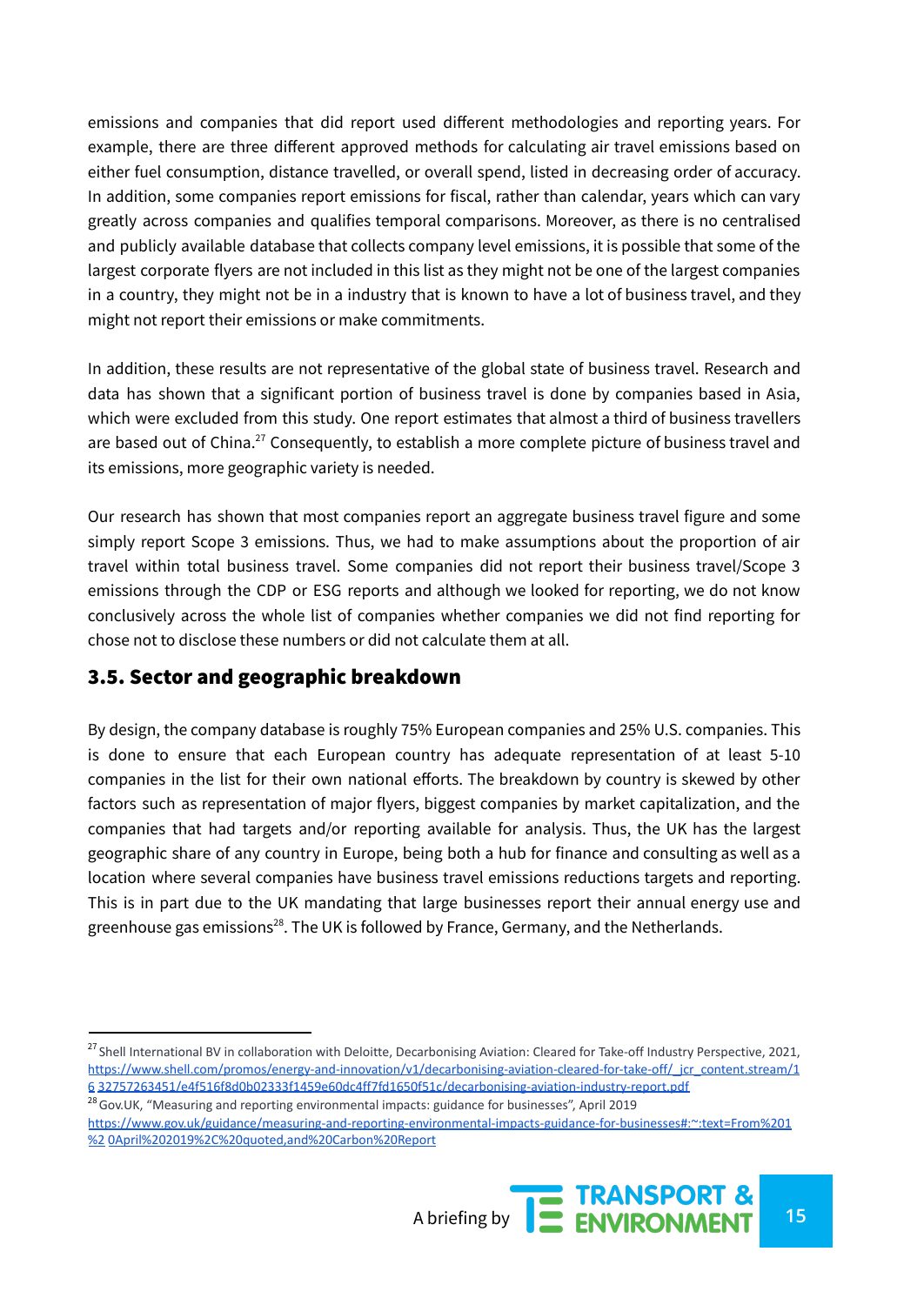| Country        | Count                   | Proportion |
|----------------|-------------------------|------------|
| United Kingdom | 39                      | 17%        |
| France         | 21                      | 9%         |
| Germany        | 19                      | 8%         |
| Netherlands    | 13                      | 6%         |
| Spain          | 12                      | 5%         |
| Austria        | $11\,$                  | 5%         |
| Switzerland    | 10                      | 4%         |
| Belgium        | 10                      | 4%         |
| Portugal       | 9                       | 4%         |
| Sweden         | 6                       | $3\%$      |
| Italy          | 6                       | $3\%$      |
| Ireland        | $\,6$                   | $3\%$      |
| Poland         | $\overline{\mathbf{4}}$ | 2%         |
| Denmark        | $\overline{2}$          | 1%         |
| Finland        | $\mathbf{1}$            | 0%         |
| <b>USA</b>     | 61                      | 27%        |
| Total          | 230                     | 100%       |

Table 3: Country breakdown of companies in the list

Of the companies reviewed for this study, finance is the sector with the most companies represented, followed by tech. Retail and consulting round out the top 4, with a combined accounting of 50% of the companies in the list (see  $Fig. 1$ ).

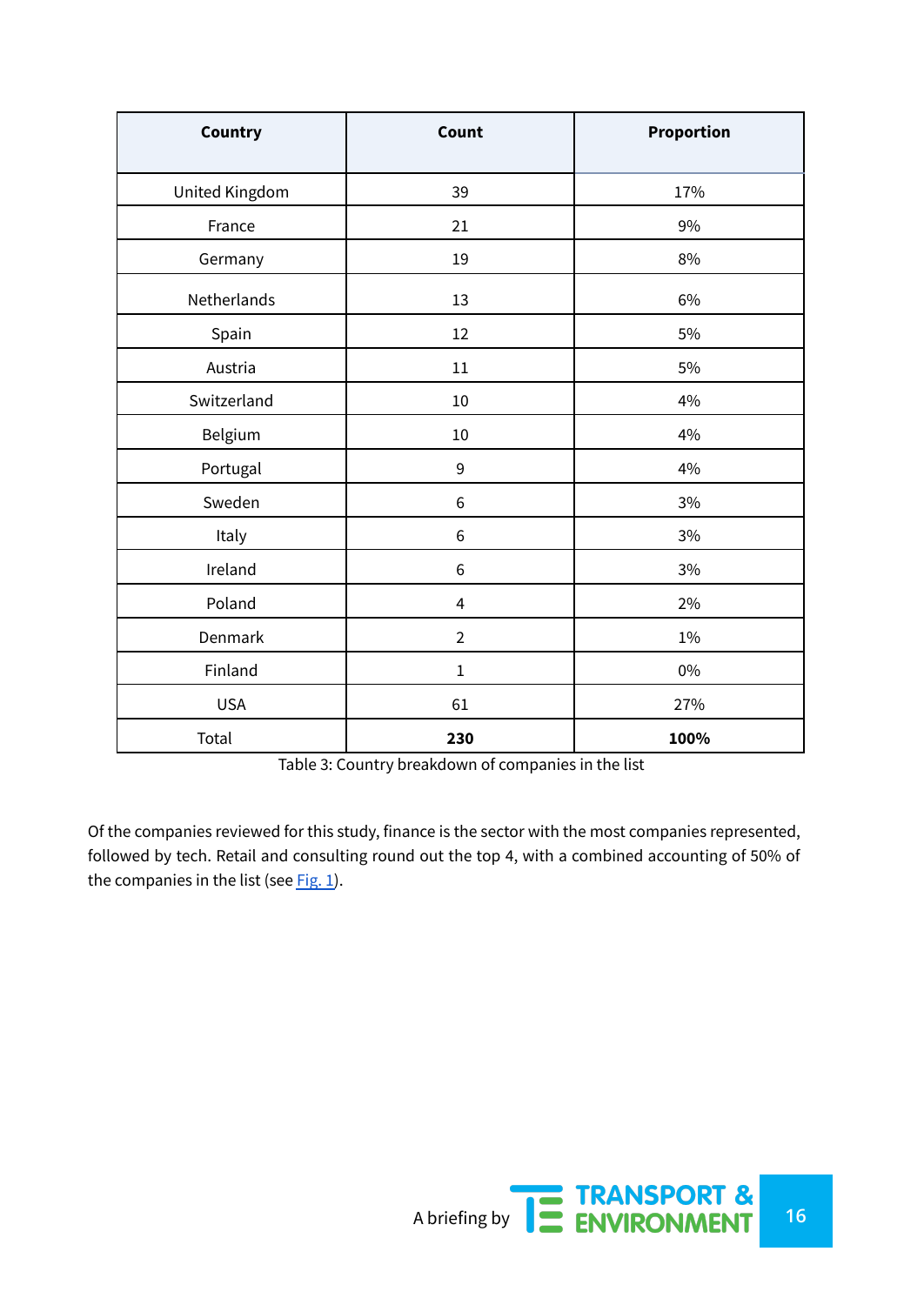# **SECTOR DISTRIBUTION IN THE DATABASE**



Figure 1: Shares of companies by sector

# <span id="page-16-0"></span>4. Establishment of a company ranking

*A long-table database built from the data collection process included all the companies that were identified and information including: Basic information (Company name, sector, country of headquarters), Commitment information (commitment type, announcement date, reduction target and units, SBTi approval, base year, target year), Reporting information (reporting specificity, emissions reporting 2018 – 2020, source) as well as other information such as BTN data and data on other climate commitments and initiatives. A spreadsheet to devise a company ranking according to their ambition in reducing corporate air travel emissions was also provided. The following section details the different indicators taken into account for the ranking and how the points were attributed.*

## <span id="page-16-1"></span>4.1. Ranking indicators

The companies were assessed based on the criteria shown in Table 4. With a minimum score of -1 and a maximum score of 12.5, the companies were then categorised according to their final scores as either A, B, C or D (see  $Table 5$ ). The distribution between the categories was even.

| <b>Indicator</b> | Verifier | <b>Score</b> |  |
|------------------|----------|--------------|--|
|                  |          |              |  |

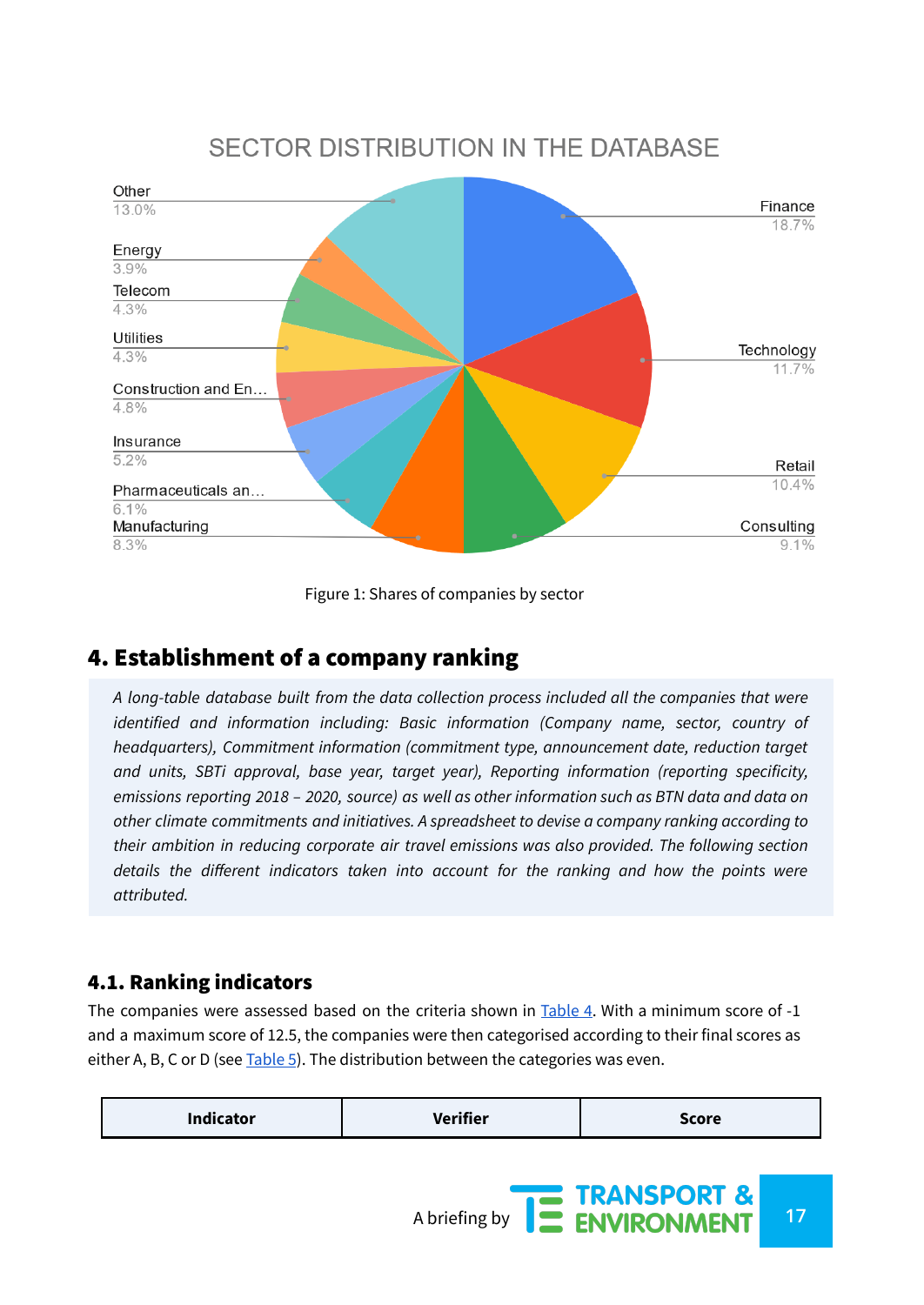| Commitment                                                                | No Target                                   | $\mathbf 0$    |
|---------------------------------------------------------------------------|---------------------------------------------|----------------|
| Do they have a reduction<br>commitment ? Does it specifically             | <b>Broad Target</b>                         | 0.5            |
| mention business air travel?                                              | <b>BT Target</b>                            | 1              |
|                                                                           | AT Target                                   | 1.5            |
| <b>Target adoption</b>                                                    | No target                                   | $\mathbf 0$    |
| Have they been committed to these<br>targets for more than a year (since  | <12 months                                  | 0.5            |
| $01/2021$ ?                                                               | $>=12$                                      | $\mathbf{1}$   |
| <b>Type of target</b>                                                     | None                                        | $\mathbf 0$    |
| Is the target an absolute reduction<br>or in tCO <sub>2</sub> /employee ? | Intensity                                   | 0.5            |
|                                                                           | Absolute                                    | 1.5            |
| % Reduction commitment                                                    | No commitment                               | $\mathbf 0$    |
| How high is their ambition in<br>reducing their emissions?                | < 25%                                       | 0.5            |
|                                                                           | $[25\%; -50\%]$                             | 1              |
|                                                                           | [50;75%]                                    | $\overline{2}$ |
|                                                                           | $>=75%$                                     | 3              |
| <b>Timeline to target</b>                                                 | No timeline                                 | 0              |
| Do they aim to achieve their target<br>as soon as possible?               | >2030                                       | 0.5            |
|                                                                           | 2025-2030                                   | 1              |
|                                                                           | $=2025$                                     | $\overline{2}$ |
| <b>Reporting</b>                                                          | Insufficient information                    | $-1$           |
| Do they report their air travel<br>emissions specifically?                | Scope 3 reporting                           | 0.5            |
|                                                                           | BT reporting                                | $\mathbf{1}$   |
|                                                                           | AT reporting                                | $\overline{2}$ |
| Air travel emissions 2019                                                 | $280$ ktCO <sub>2</sub> +                   | $-1$           |
| Are they a major emitter?                                                 | 150ktCO <sub>2</sub> - 280ktCO <sub>2</sub> | $-0.5$         |
|                                                                           | Other or no reporting                       | $\pmb{0}$      |
| <b>Years of reporting</b>                                                 | $\pmb{0}$                                   | $\mathbf 0$    |
| How many of the last 3 years has<br>the company reported emissions?       | $\mathbf{1}$                                | 0.5            |
|                                                                           | $\overline{2}$                              | $\mathbf 1$    |
|                                                                           | 3                                           | 1.5            |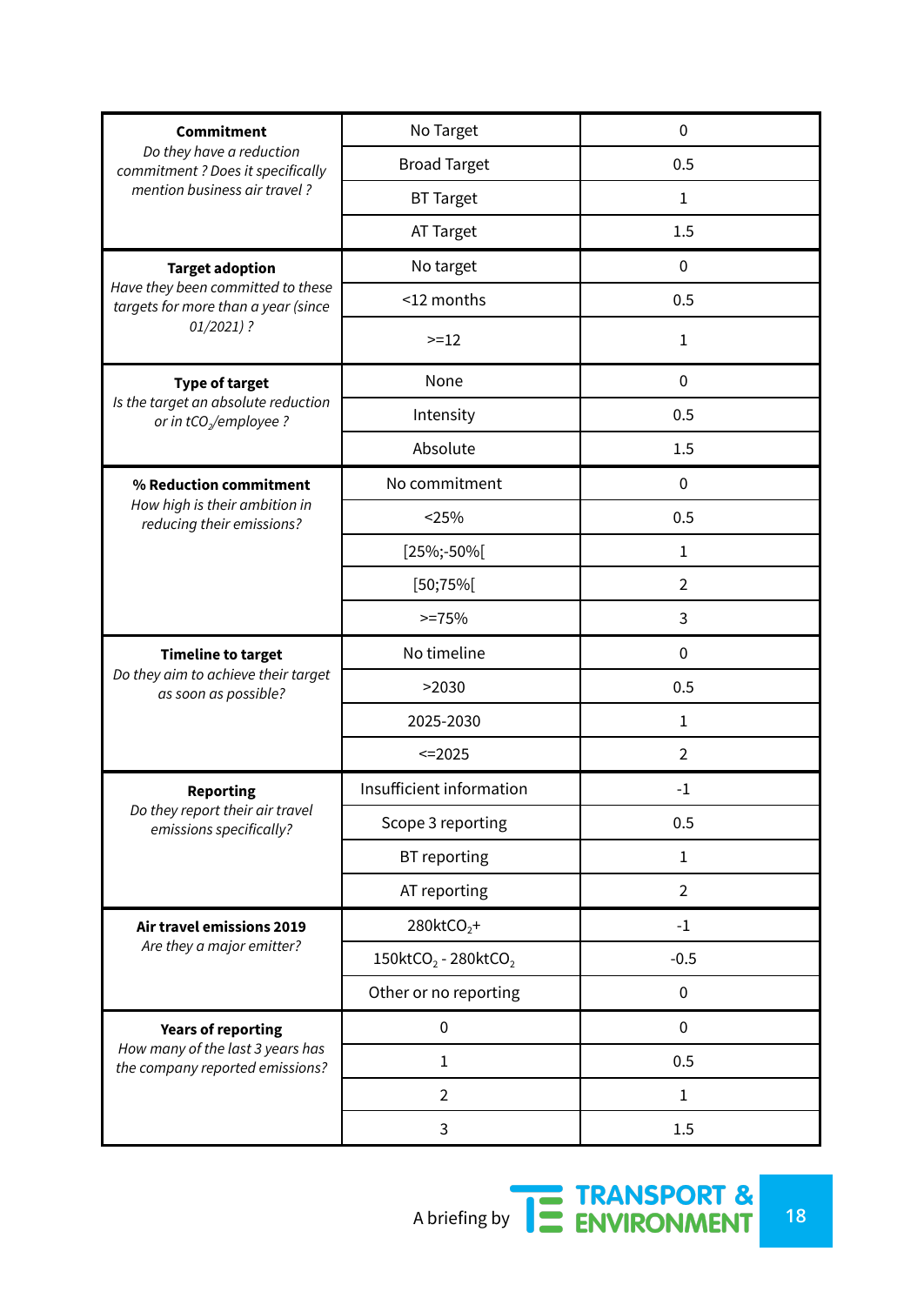#### Table 4: Ranking criteria and scores

| <b>Category</b> | <b>Score</b> |
|-----------------|--------------|
| А               | >75%         |
| B               | $50 - 75%$   |
|                 | $25 - 50%$   |
| D               | < 25%        |

Table 5: Categories of companies based on their commitment to business travel emissions reductions and reporting

Absolute air travel reduction targets and air travel emissions reporting are considered leadership values, expressing transparency and willingness to reduce carbon emissions from corporate air travel. A maximum score of 12.5 represents a company who has made a business travel commitment more than one year ago that includes an absolute (as opposed to intensity) air travel emissions reduction target greater than 50% before 2030. For top marks, a company must also be reporting on their emissions for the past 3 years. Points are deducted for not disclosing emissions and for being a major emitter (e.g. having emissions above 280,000 tCO<sub>2</sub>).<sup>29</sup> The minimum score (-1) represents a company who has no emissions reduction commitments and targets and no reporting.

## <span id="page-18-0"></span>5. Results

*In the section we present the results from Stand.Earth Research Group's report that are the most relevant and present the ranking obtained from the scoring criteria presented above.*

## <span id="page-18-1"></span>5.1. Commitment and reporting analysis

The majority of the companies analysed had broad emissions reduction commitments and targets and reported their business travel (BT) emissions (54%; see  $Fig. 2$ ). The combination of broad commitments and targets and BT emissions reporting provides a strategic opportunity to push companies to further improve their climate commitments by refining them to include specific air travel travel reduction targets and timelines, as well as ensuring they consistently report air travel emissions using the most accurate methods possible.

Only 1% of the companies in the database had the 'gold standard' (e.g. emissions reduction commitment with a specific air travel target and air travel emissions reporting). These companies included Novo Nordisk (Pharmaceuticals, Denmark), Swiss Re (Finance, Switzerland), and Fidelity International (Finance, UK).

<sup>&</sup>lt;sup>29</sup> The cut-off at 280,000 tCO<sub>2</sub> represents the top 1/3 of all companies by their 2019 or 2020 reported emissions.

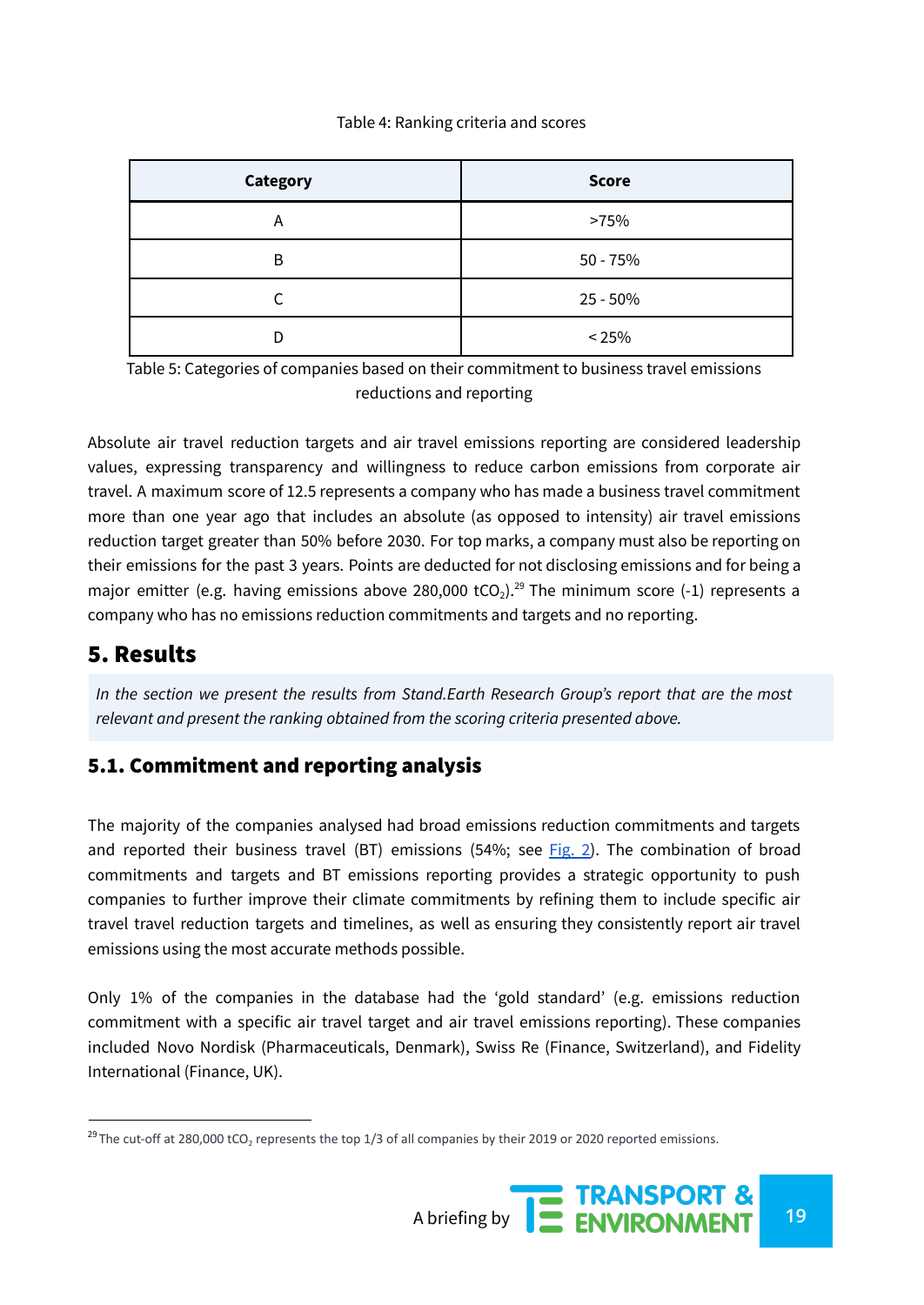

Figure 2: Shares of companies by their business travel emissions commitment and reporting

10% of companies in the database had emissions reduction commitments with business travel reduction targets and business travel reporting. For these companies, reporting out their air travel

separately would enhance transparency. Given that most of these companies will use a method that calculates emissions from each mode of transport separately and then adds them up, revealing their air travel emissions should not be an additional burden. This would help to rely less on the scaling factors calculated herein and lead to more accurate analysis. Note, it is likely that one of the reasons air travel emissions reporting was not more common is because the CDP questionnaire only asks for business travel emissions rather than explicitly asking for air travel emissions. Since most companies only report emissions through CDP, there was little incentive for companies to separately report their air travel emissions.

Likewise, 10% of the companies had broad commitments with no specific business or air travel reduction targets, but reported their air travel emissions. Since they know the extent of their pollution, the next step for them would be to commit to science-based reduction targets for air travel specifically.

## <span id="page-19-0"></span>5.2. Ranking

For a complete list of companies, their score and more details on their performance, please see the website. Fig. 3 shows the distribution of companies by category.

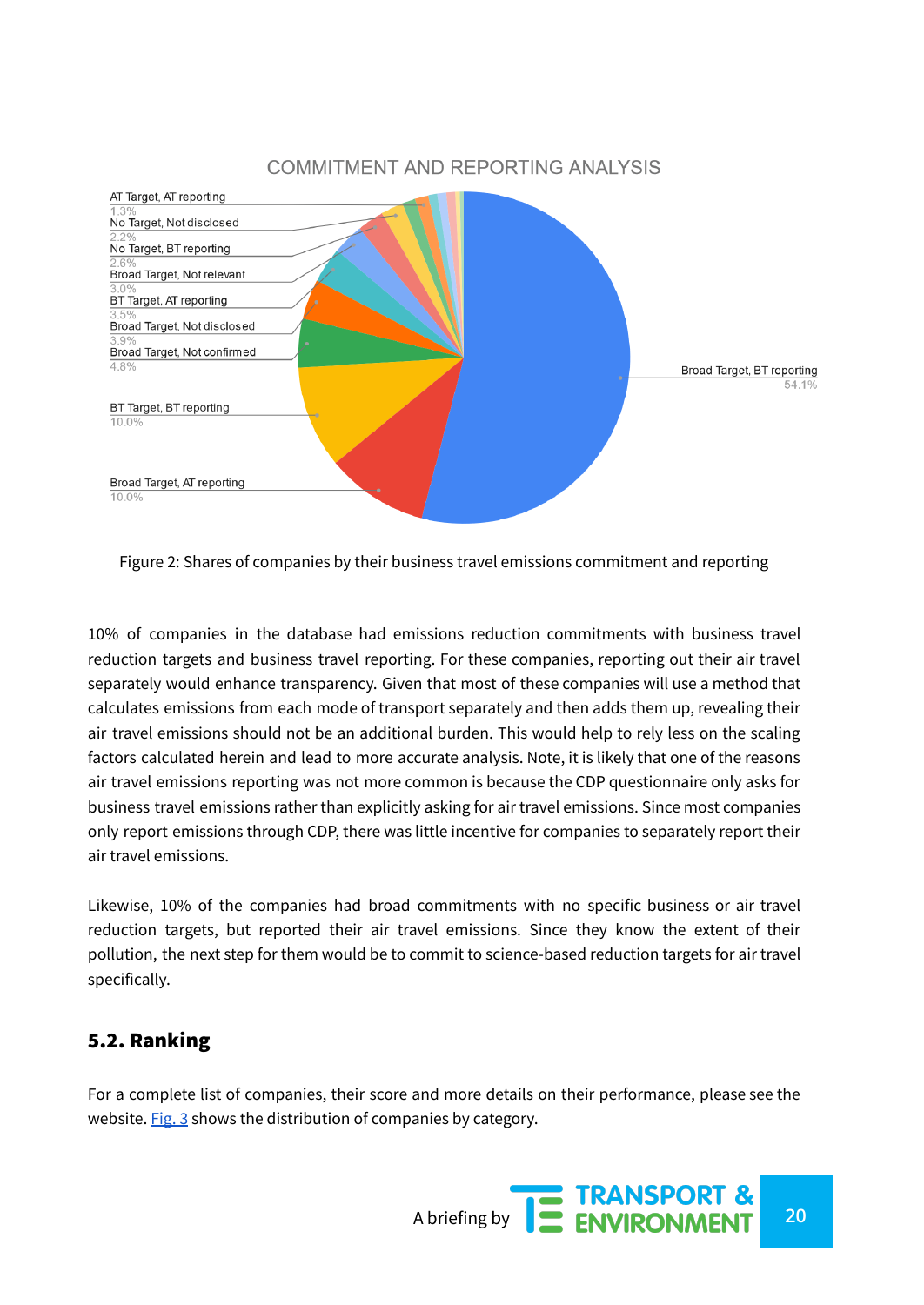

Figure 3: Distribution of categories in the ranking analysis

Category A has the smallest share, only 3% of companies (or 8 companies) made the cut. These include Novo Nordisk, Fidelity International, Swiss Re, Legal & General Group, Zurich Insurance Group, Lloyds Banking Group, Ernst & Young and Crédit Agricole. The financial sector was the most represented in this group, with 6 of 8 companies. All companies have absolute reduction commitments. Four of them have committed to 50% or higher reduction by 2025, one to 100% by 2030 (Legal & General Group) and the other 3 have at least 25% reduction targets by 2030 combined with air travel reporting for at least 3 years. There are no major emitters that qualify as leaders, even if they were not discounted in the ranking for being major emitters.

13% of the companies are Category B. They have absolute or intensity targets between -12% and -55%, with target year until 2030. They also have been reporting business travel or air travel emissions for at least 2 years. Major emitters that are also "B" companies include Deloitte, Bayer, McKinsey & Co., Boston Consulting Group and A1 Telekom<sup>30</sup>. Here companies can build upon their commitments, while stepping up the scale of their efforts.

The majority of the companies in the database are Category C (62%), which is not surprising given that the majority of companies in the commitment and reporting analysis only had broad targets but some level of reporting (see Figure 2). Companies in category C do not have specific business or air travel reduction targets, except two of them with at best Scope 3 reporting. Their reporting varies in specificity and transparency. Most have reported for at least 2 years, showing a commitment to transparency that could be encouraged. Major emitters who are also in Category C include Amazon and Siemens. Amazon has no business or air travel targets and only reported Scope 3 emissions.

<sup>30</sup> Only scope 3 emissions are available for this company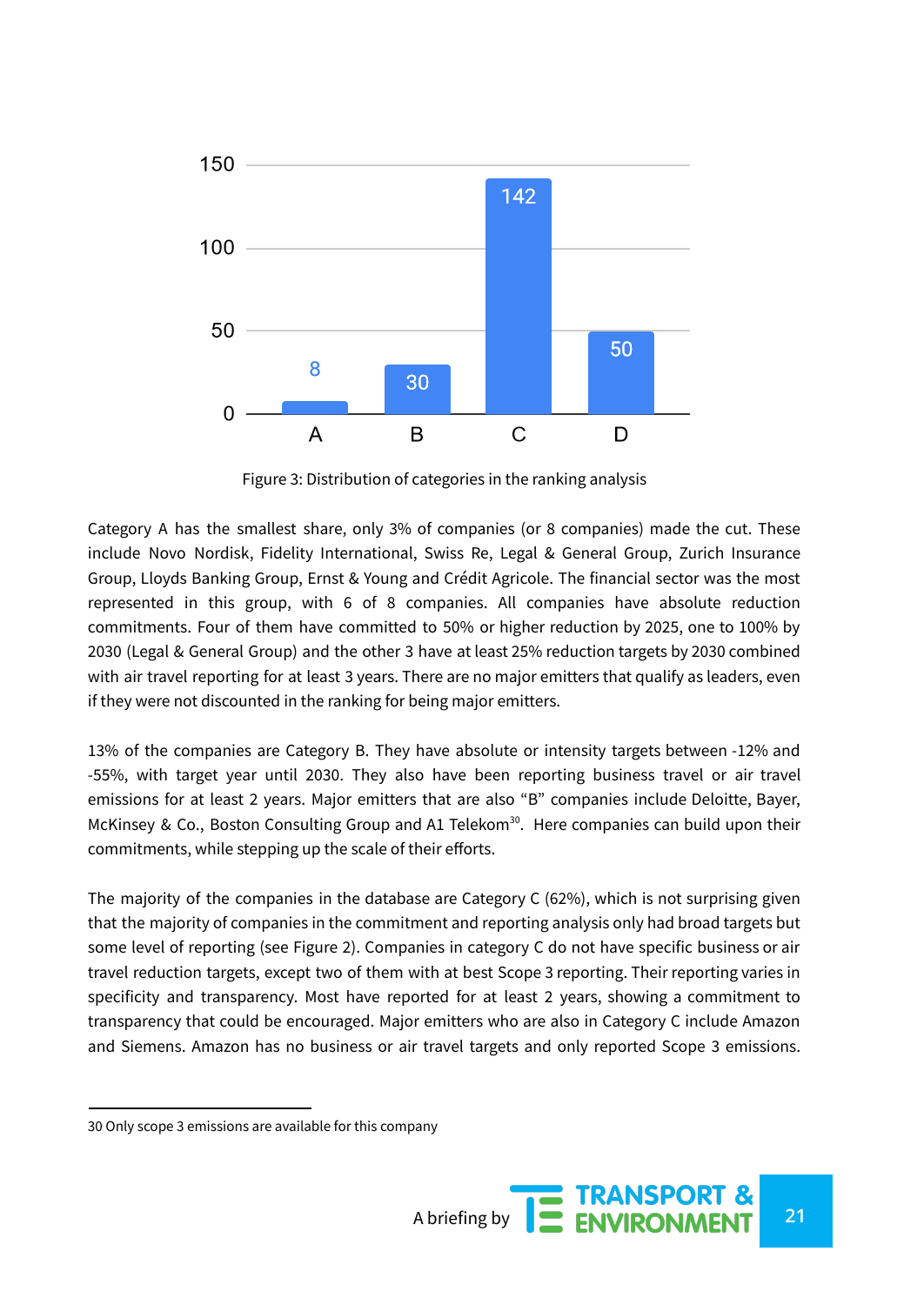Siemens has no business or air travel targets, but reported air travel emissions. Here there is still an early mover opportunity for leadership that can have a big impact.

Finally, 22% of the companies are Category D who either do not disclose their emissions (even at the Scope 3 level) or disclose their business travel emissions but are major emitters with no specific commitments and reduction targets related to business travel (see Table 5). These major emitters, i.e. Volkswagen, Microsoft, Johnson & Johnson, IBM, Google, Facebook and Accenture should show leadership by adopting business travel reduction targets to match their business travel reporting instead of making only broad commitments that include Scope 3 (Table 6). Interestingly, several of these companies are also part of the Climate Group-RE 100, the CDP A-List, the Exponential Roadmap, and the Climate Pledge. Microsoft and Accenture are part of all four. Note that the ranking contains more potential major emitters which could not be classified as such because they did not report more specific emissions than Scope 3.

| <b>Company</b>       | Country    | <b>Reporting</b> | <b>Estimated</b><br>2019<br>emissions<br>(tCO <sub>2</sub> ) | <b>Ranking</b><br>score | <b>Commitment</b><br>type            |
|----------------------|------------|------------------|--------------------------------------------------------------|-------------------------|--------------------------------------|
| Volkswagen           | Germany    | BT reporting     | 522,523                                                      | $\overline{2}$          | Broad target<br>including Scope<br>3 |
| Johnson &<br>Johnson | <b>USA</b> | BT reporting     | 463,088                                                      | $\overline{2}$          | Broad target<br>including Scope<br>3 |
| Facebook             | <b>USA</b> | BT reporting     | 407,178                                                      | $\overline{2}$          | Broad target<br>including Scope<br>3 |
| Accenture            | Ireland    | BT reporting     | 368,711                                                      | 1.5                     | Broad target<br>including Scope<br>3 |
| <b>IBM</b>           | <b>USA</b> | BT reporting     | 302,842                                                      | $\overline{2}$          | Broad target<br>including Scope<br>3 |
| Microsoft            | <b>USA</b> | BT reporting     | 302,156                                                      | $\overline{2}$          | Broad target<br>including Scope<br>3 |
| Google               | <b>USA</b> | BT reporting     | 284,024                                                      | $\overline{2}$          | Broad target<br>including Scope<br>3 |

Table 6: Major emitters who are laggards in the ranking due to the lack of reduction targets.